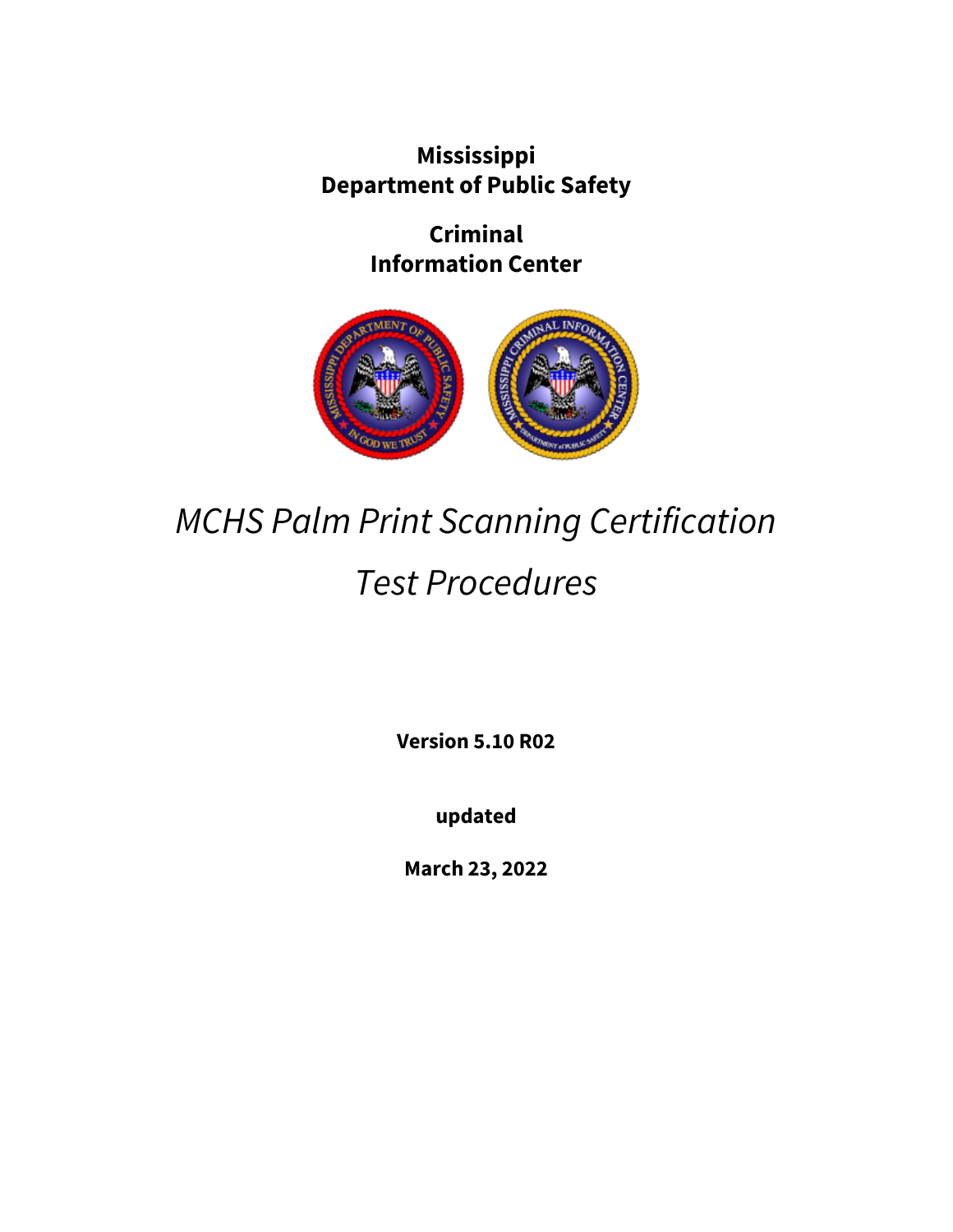# **TABLE OF CONTENTS**

| 1.0     |                                                                                                      |  |
|---------|------------------------------------------------------------------------------------------------------|--|
| 1.1     |                                                                                                      |  |
| 1.1.1   | CIC Obtains Information From and Gives Information to Vendor to Prepare for Phase 1 Certification  2 |  |
| 1.1.2   |                                                                                                      |  |
| 1.1.3   |                                                                                                      |  |
| 1.1.4   |                                                                                                      |  |
| 1.1.4.1 |                                                                                                      |  |
| 1.1.4.2 |                                                                                                      |  |
| 1.2     |                                                                                                      |  |
| 1.3     |                                                                                                      |  |
| 1.3.1   | Configuration Verification A - Verify POP3S Mail Connectivity & Printing at Scanning Station 6       |  |
| 1.3.2   |                                                                                                      |  |
| 1.3.3   |                                                                                                      |  |
| 1.3.4   |                                                                                                      |  |
| 1.4     |                                                                                                      |  |
| 1.5     |                                                                                                      |  |
| 1.6     | TEST 1.6 - TYPE 15 RECORD TESTS - DATA ENTRY AND SCANNING STATION VALIDATION 13                      |  |
| 1.7     | TEST SET 1.7 - TYPE 15 RECORD TESTS - 15.018 XX AND UP INDICATORS - FULL PALMS14                     |  |
| 1.8     | TEST SET 1.8 - TYPE 15 RECORD TESTS - 15.018 XX AND UP INDICATORS - UPPER/LOWER PAIRS  18            |  |
| 1.9     |                                                                                                      |  |
| 1.10    |                                                                                                      |  |
| 1.11    |                                                                                                      |  |
| 1.12    |                                                                                                      |  |
| 1.13    |                                                                                                      |  |
| 1.14    |                                                                                                      |  |
| 2.0     | PHASE 2 OF PALM PRINT CERTIFICATION_ SUBMIT SELECTED LIVE TRANSACTIONS AT LOCAL AGENCY  30           |  |
| 2.1     |                                                                                                      |  |
| 2.2     |                                                                                                      |  |
| 3.0     |                                                                                                      |  |
| 4.0     |                                                                                                      |  |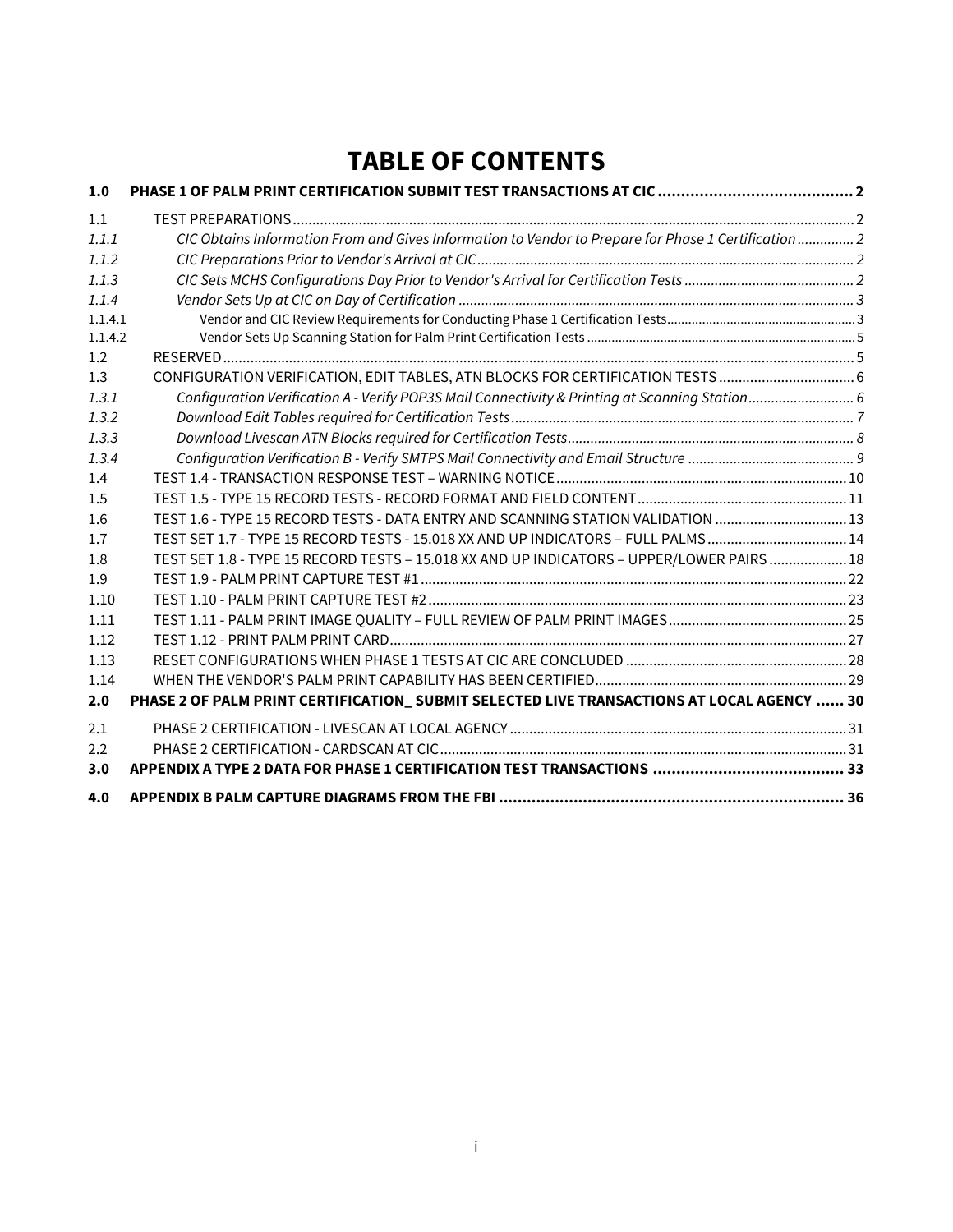#### **Overview of Certification Phases 1 and 2**

The Palm Print Scanner Certification process consists of multiple phases as described below.

Phase 1 is conducted at the CIC. Vendor brings scanning station(s), scanner(s), and printer. Tests include both ARRs and APPs. Transactions are evaluated in accordance with MCHS Tenprint Interface Control Document (ICD).

#### **Phase 1 Palm Print Certification: Submit Test Transactions at CIC**

- All items in the Tenprint Certification Test Procedures Document Certification Process Section apply to Palm Print Certification with the exception of item 7 regarding the TCN.
- CIC assigns a station id to use in the tests.
- In one test, transactions with Type 15 palm print records are processed by MCHS and AFIS. (No transactions are sent to the FBI in Phase 1.)
- Only one transaction at a time is submitted.
- Vendor and CIC will view the Reject Notices and Warning Notices that are sent to the scanning station. CIC will also review palm prints and logs.
	- CIC will indicate when the next test transaction can be submitted.
- Perform [Test 1.7](#page-3-0) if full palm images will be captured. Perform [Test 1.8](#page-3-0) if upper/lower pair palm images will be captured.
	- For [Test 1.7](#page-3-0) and [Test 1.8](#page-3-0) it is not necessary to actually capture partial prints.
- Use the Type 2 data specified in [Appendix A](#page-34-0) unless otherwise specified in the individual test.
- Test transactions must be as defined in this document. Always create new transactions. A previously submitted transaction cannot be reused.

#### **Phase 2 – Palm Print Certification: Submit Selected Live Transactions at Local Agency**

- Vendor contacts CIC to schedule Phase 2 at each local agency.
- Prior to commencing Phase 2, vendor conducts training at local agency.
- Actual arrest transactions are submitted by the local agency with palm prints.
- A subject is selected for a transaction that includes capturing palm prints. Ideally, vendor observes the tests. CIC evaluates each transaction.
	- Local agency submits only one transaction with palm prints at a time and then contacts CIC.
	- CIC reviews transaction and contacts local agency and/or vendor if a problem is detected.
	- CIC reviews the FBI response, verifies whether the palm prints are enrolled in NPPS and contacts local agency and/or vendor if a problem is detected.
	- CIC indicates when the next live transaction with palm prints can be submitted.
- During Phase 2 testing, if necessary, live arrest transactions may be submitted that are not part of the test BUT do not include palm prints in the transactions.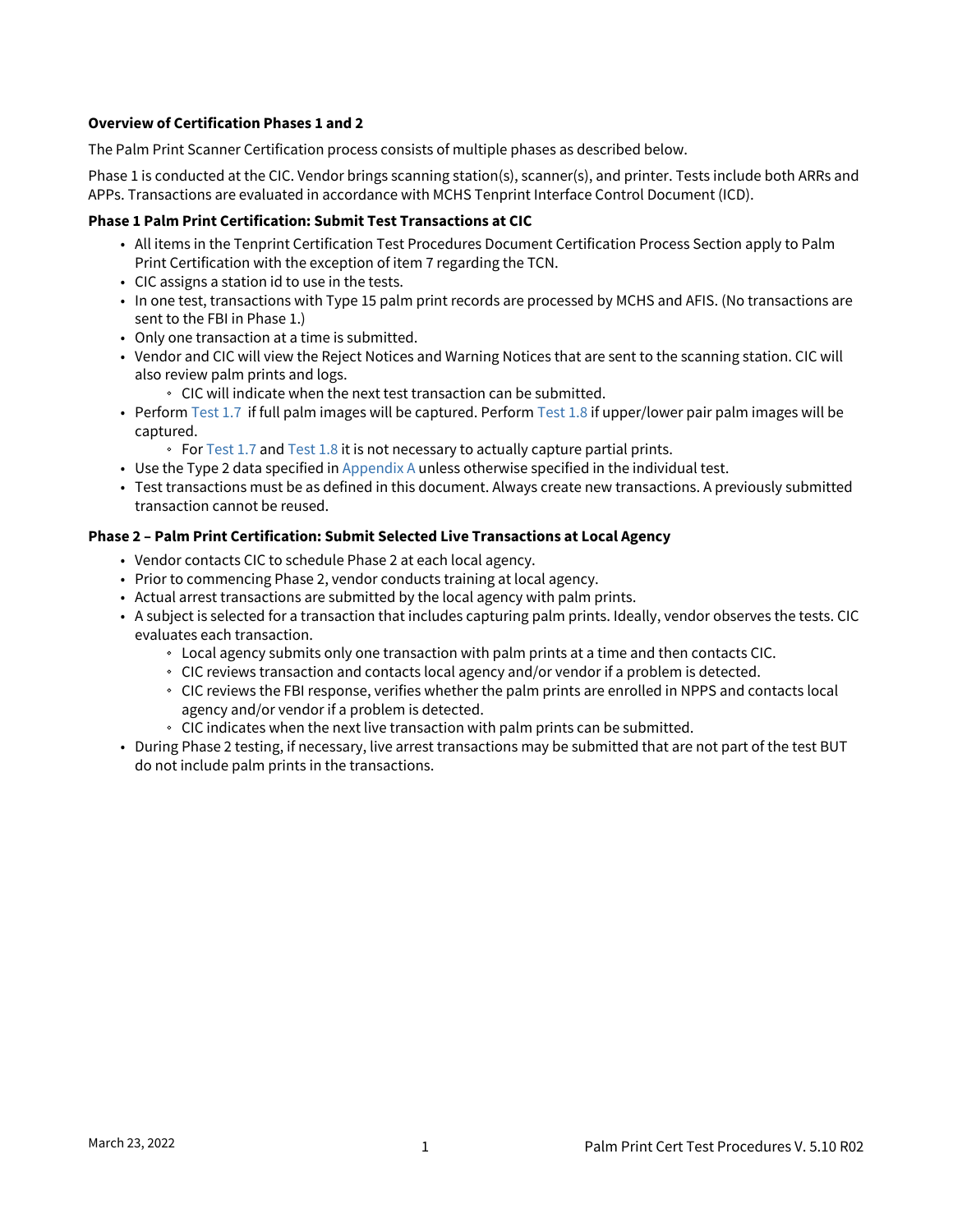## <span id="page-3-0"></span>**1.0 PHASE 1 OF PALM PRINT CERTIFICATION SUBMIT TEST TRANSACTIONS AT CIC**

#### <span id="page-3-1"></span>**1.1 TEST PREPARATIONS**

#### <span id="page-3-2"></span>**1.1.1 CIC Obtains Information From and Gives Information to Vendor to Prepare for Phase 1 Certification**

- CIC will obtain information from the vendor when the vendor requests certification of a livescan or cardscan with tenprint, and possibly palm print, scanner devices. (CIC: Refer to CIC Ref Guide 1.1.1.1)
- CIC will request sample transactions from a new vendor and for first palm print scanner-only certification (CIC: Refer to CIC Ref Guide 1.1.1.2) Certification testing will not be scheduled until the sample transactions are submitted to the CIC and no defects are detected
- CIC provides certification test information to vendor when certification is scheduled (CIC: Refer to CIC Ref Guide 1.1.1.3).
- CIC will give certification information to vendor prior to their arrival at CIC. (CIC: Refer to CIC Ref Guide 1.1.1.4)

#### <span id="page-3-3"></span>**1.1.2 CIC Preparations Prior to Vendor's Arrival at CIC**

• CIC will assign test conductor and prepare for certification prior to vendor's arrival at CIC. (CIC: Refer to CIC Ref Guide 1.1.2)

#### <span id="page-3-4"></span>**1.1.3 CIC Sets MCHS Configurations Day Prior to Vendor's Arrival for Certification Tests**

• CIC verifies that the configurations are properly set to begin Palm Print Phase 1 Certification tests. (CIC: Refer to CIC Ref Guide 1.1.3.1 and 1.1.3.2)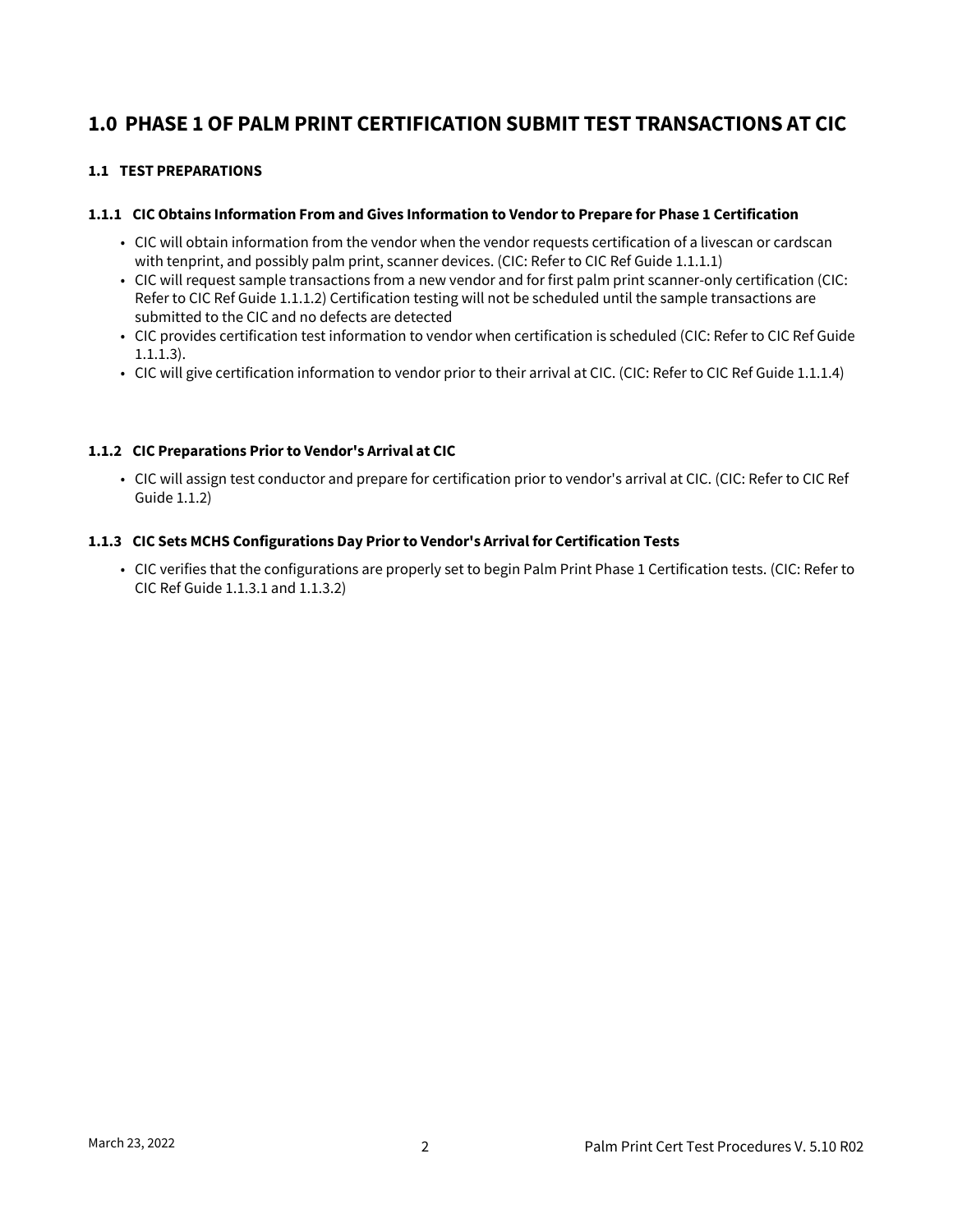#### <span id="page-4-0"></span>**1.1.4 Vendor Sets Up at CIC on Day of Certification**

#### <span id="page-4-1"></span>**1.1.4.1 Vendor and CIC Review Requirements for Conducting Phase 1 Certification Tests**

Before vendor begins setting up for Phase 1 tests, CIC and vendor review the following:

- 1. Vendor must successfully complete a configuration verification step, a setup step, or an individual test before continuing with the next configuration verification or test.
- 2. In each test, the CIC test conductor will indicate whether the vendor or the test conductor will capture fingerprints and enter the text data.
- 3. The transactions require the standard TCN format as is defined for live transactions in ICD Appendix A Type 1 Transaction Information Record.
- 4. Both arrest TOTs (ARR) and applicant TOTs (APP) are used in these tests.
- 5. In each test transaction, create an ARR transaction except Test 7 which requires an APP.
- 1.07 Print Agency ORI

```
For livescans - Hardcoded - always MSZZEVAL1
For cardscans - User-entered as indicated the ICD and values are as 
indicated in Appendix A
```
• 1.08 Arrest/Applicant/DOC Agency ORI

```
For ARRs - generated from field 2.702, as indicated in the ICD
For APPs and DOCs - user-entered as indicated in the ICD and values are as 
indicated in the individual tests
```
**The above ORIs are NOT the same at those used in the Tenprint Certification Test Procedures.** Use the Type 2 test data in Appendix A unless otherwise indicated in an individual test. The following values are particularly critical:

- Last name must always be "Z-TESTPRINTS"
- First name must be changed in each transaction, as indicated in the instructions, for ease of identification
- Date of birth must be "19000101" except for Test 1.11
- Social Security Number must be "123456789" except for Test 1.11
- Hair color must be "ZZDoNotUse" except for Test 1.11 (The DOB, SSN, and Hair Color values are valid according to the ICD but are invalid in MCHS and are used in test transactions to guarantee that the transaction will be rejected.) As specified in each test, in the OACN, include the vendor's name, as assigned by the test conductor, and the test number.
- Except in Test 1.11, a combination of values in the test data and settings in MCHS configuration files are set up to ensure that test transactions are not stored in MCHS or the FBI's Next Generation Identification (FBI/NGI) database.
- In Test 1.11, the transactions are accepted but, in addition to other controls, the type of transaction (APP) and the reason fingerprinted indicate to MCHS that it is not to be stored in MCHS and not to be sent to the FBI.
- Include all fingerprint and palm print images in each test unless the test specifically indicates otherwise.
- **Always reenter data and capture new fingerprints and palm prints to submit a new transaction for each test and for each subsequent transaction if more than one transaction is submitted in a test. Do not modify and resubmit an existing transaction.**
- Do tests in sequence and when directed by the CIC test conductor.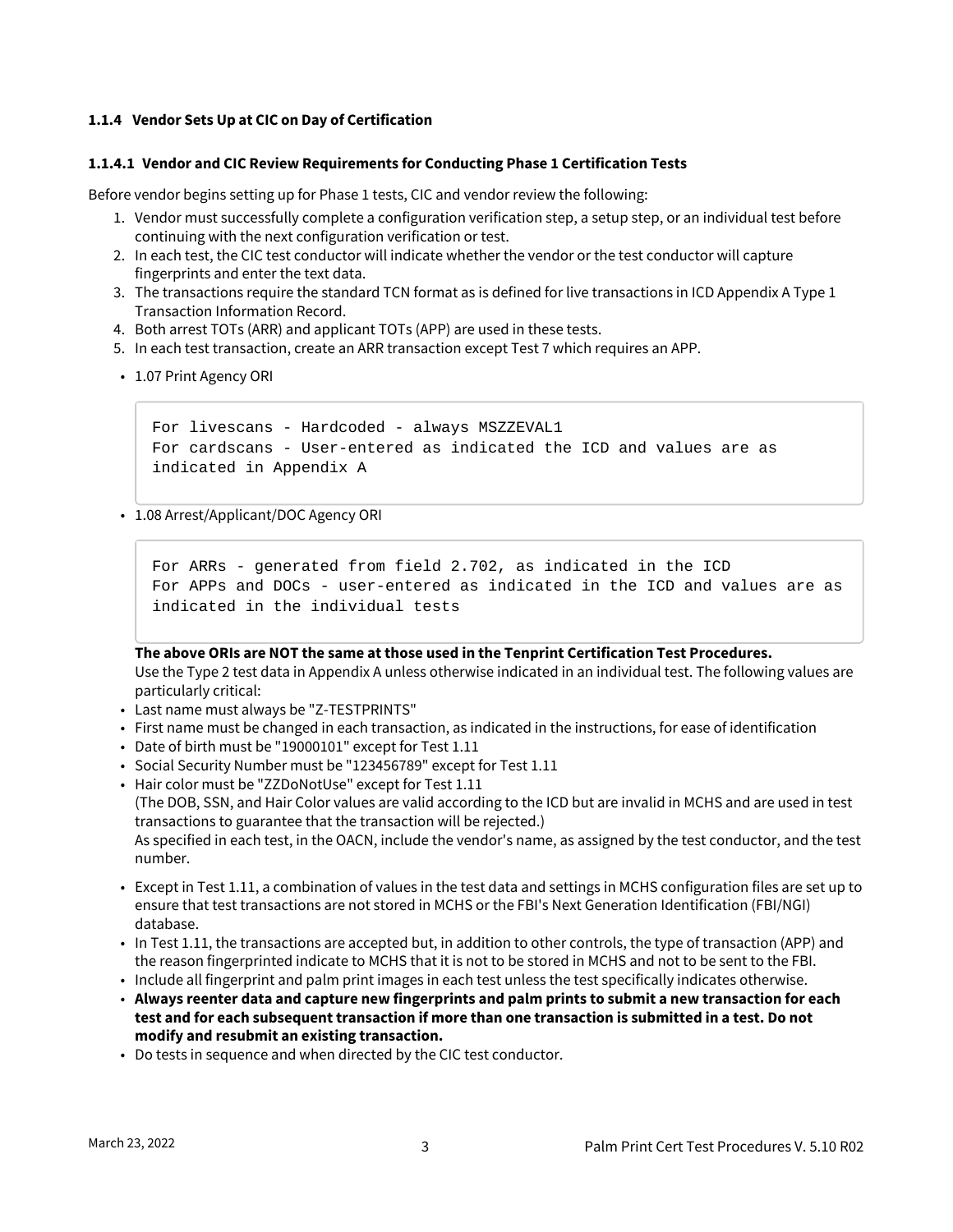- CIC will review all submitted transactions. (CIC: Refer to CIC Ref Guide 1.5.1)
- If multiple scanners are being certified, some tests will be repeated for each scanner.
- In the test steps, CIC Test Conductor is abbreviated "TC".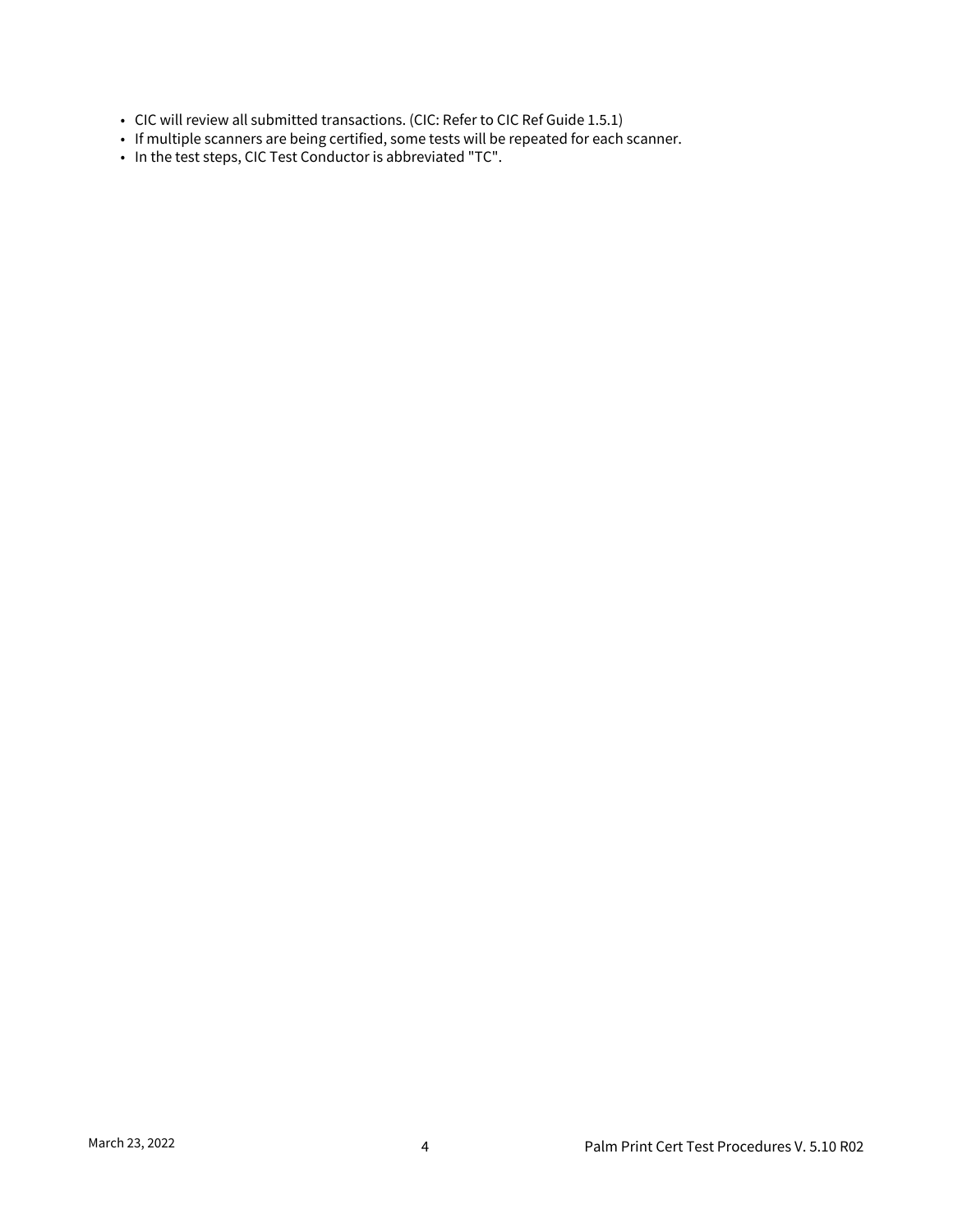#### <span id="page-6-0"></span>**1.1.4.2 Vendor Sets Up Scanning Station for Palm Print Certification Tests**

#### (CIC: Refer to CIC Ref Guide 1.1.4 and 1.1.1.4)

Vendor: When configuring the scanning station for certification testing, use the following values:

- 1. Station Id for palm print certification testing specified by CIC test conductor
- 2. Print Agency ORI (1.07) for palm print certification testing MSZZEVAL (ICD Appendix A Type 1 Transaction Information Record)
- 3. Station IP address specified by CIC test conductor
- 4. POP3S mail login as specified in ICD appendices D and E; uses station id specified above in item 1
- 5. SMTPS To email address for sending transactions to MCHS as specified in ICD Appendix C
- 6. SMTPS From email address (and SMTPS login info if vendor software requires it) for sending transactions to MCHS - as specified in ICD Appendix C; uses station id specified above in item 1
- 7. SMTPS email structure as specified in ICD Appendix C
- 8. Version Number (1.02) as specified in ICD Appendix A Type 1 Transaction Information Record
- 9. TCN standard format as specified in ICD Appendix A Type 1 Transaction Information Record; <u>uses station id</u> specified above in item 1
- 10. Printer same printer that was defined in configuration that vendor provided to CIC

#### <span id="page-6-1"></span>**1.2 RESERVED**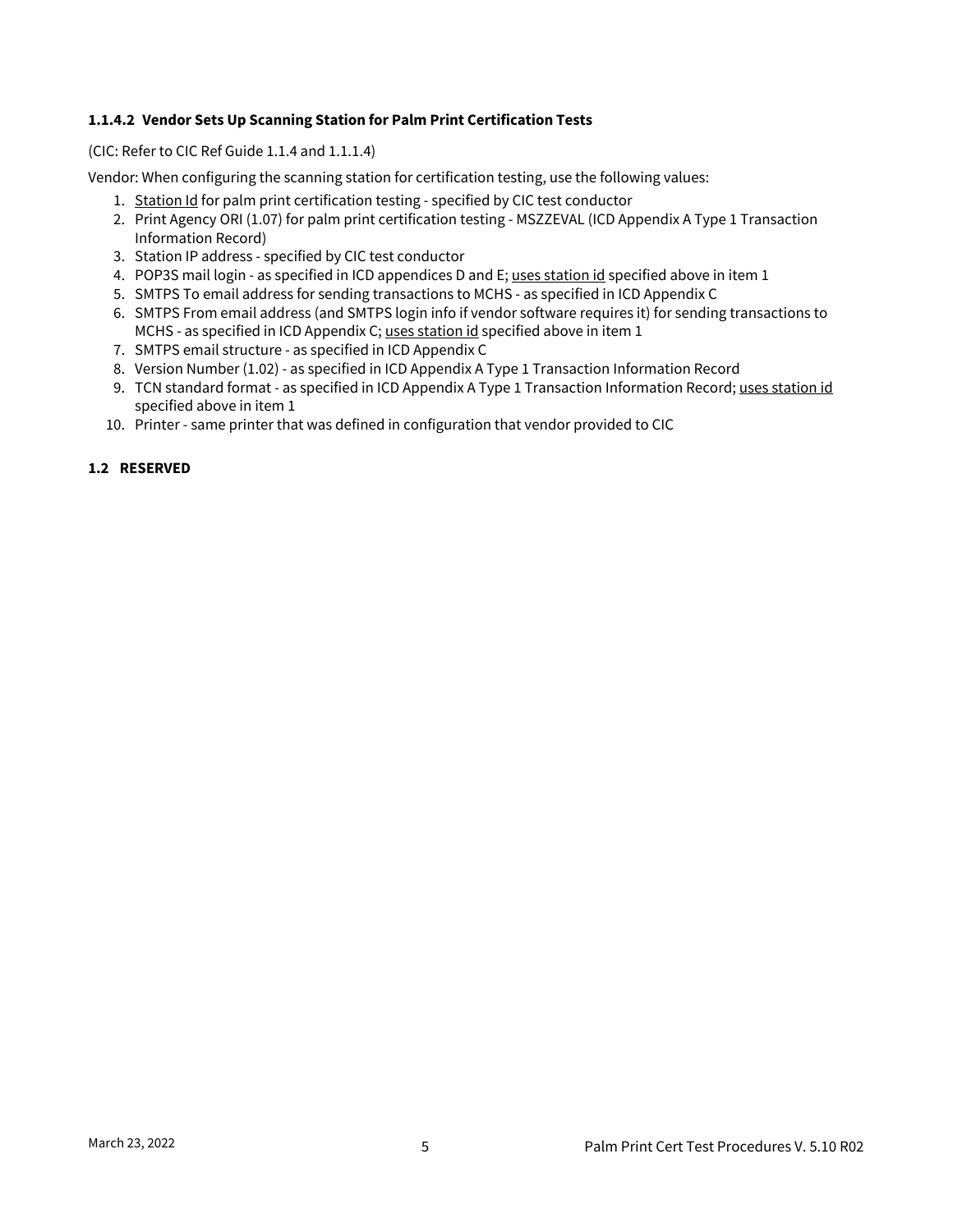#### <span id="page-7-0"></span>**1.3 CONFIGURATION VERIFICATION, EDIT TABLES, ATN BLOCKS FOR CERTIFICATION TESTS**

#### <span id="page-7-1"></span>**1.3.1 Configuration Verification A - Verify POP3S Mail Connectivity & Printing at Scanning Station**

(CIC: Refer to CIC Ref Guide 1.3.1)

MCHS Tenprint ICD References: Appendix D

#### **Steps:**

- 1. Vendor: Check POP3S mail for test station being used for the certification and discard any existing mail.
- 2. TC: Send response "Configuration Verification A" to the test scanning station.
- 3. Scanning station automatically retrieves message and prints response on scanning station printer.
- 4. TC: Compare the <u>printed</u> response with the response below. Note that station\_id is as assigned by CIC.

```
From: "MCHS" <mchs@mscjis.mchs.state.ms.us>
To: "Local Test Livescan 1" <station_id@mscjis.state.ms.us>
Subject: Configuration Verification A
Content-Type: text/plain
Content-Transfer-Encoding: 7bit
Mississippi Criminal History System
*** TEST RESPONSE 0 ***
Receipt of this message verifies scanning station POP3S connectivity.
The printed message verifies printer connectivity on the scanning station.
```
**If Configuration Verification A is not successful, certification testing cannot commence. Vendor must correct these problems before proceeding to any further tests.**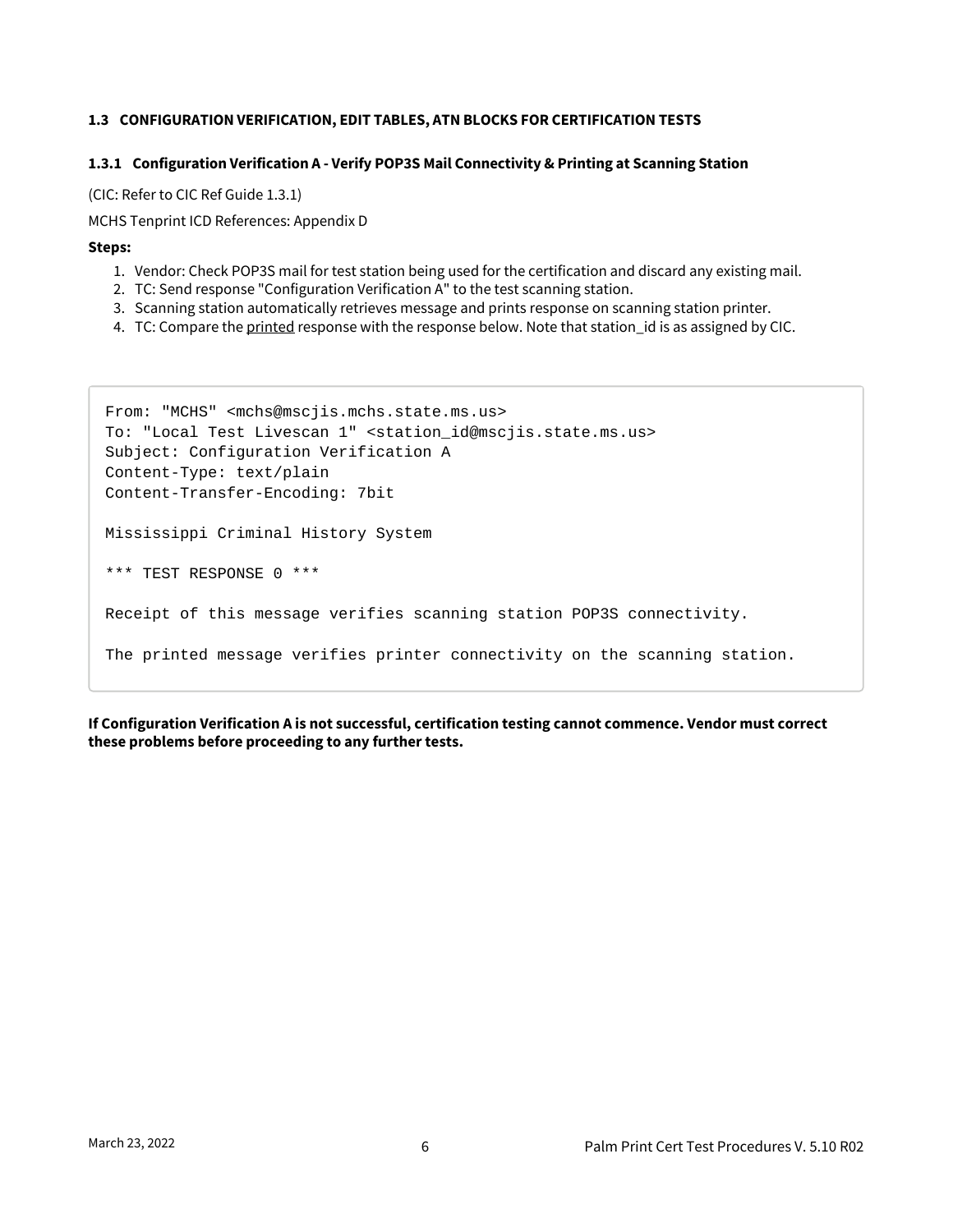#### <span id="page-8-0"></span>**1.3.2 Download Edit Tables required for Certification Tests**

#### (CIC: Refer to CIC Ref Guide 1.3.1.2)

This is not a test. It sets up the proper edit tables on the scanning station for Palm Print Certification testing. Note that the edit tables are different than those used for Tenprint Certification tests.

#### **Steps:**

- 1. **Vendor**: Check POP3S mail for the assigned test station id and discard any existing mail.
- 2. **TC**: Using 'Download Station Edit Tables', send the Edit Table Message to the test station.
- 3. **TC** with vendor assistance: Verify that the latest Edit Tables have been installed by checking the date and time in the description in the Hair Color ZZDoNotUse drop down list on the scanning station.

**If Download Edit Tables is not successful, certification testing cannot commence. Vendor must correct these problems before proceeding to any further tests.**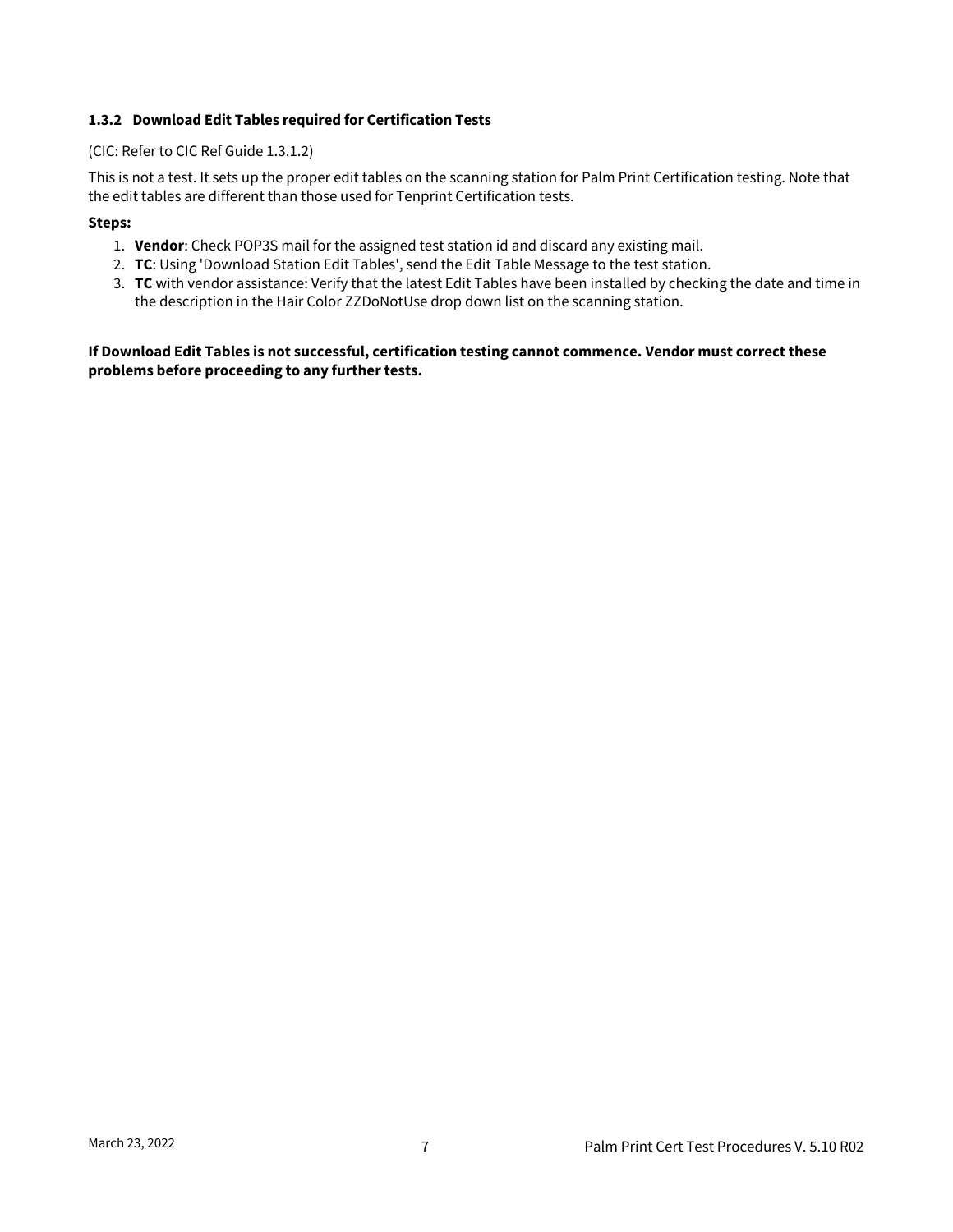#### <span id="page-9-0"></span>**1.3.3 Download Livescan ATN Blocks required for Certification Tests**

#### (CIC: Refer to CIC Ref Guide 1.3.1.3)

This is not a test. It sets up the proper ATN Blocks on the livescan for Palm Print Certification testing. Note that the ATN Blocks are different than those used for Tenprint Certification tests.

#### **Steps:**

- 1. **On MCHS, update the configuration for this test station to allow ARREST transactions.**
- 2. **TC**: Using 'Maintain or Download ATN Blocks', send the ATN Block Message to the test station.
- 3. **Vendor**: Verify ATN Blocks were installed.

**If Download Livescan ATN Blocks is not successful, certification testing cannot commence. Vendor must correct these problems before proceeding to any further tests.**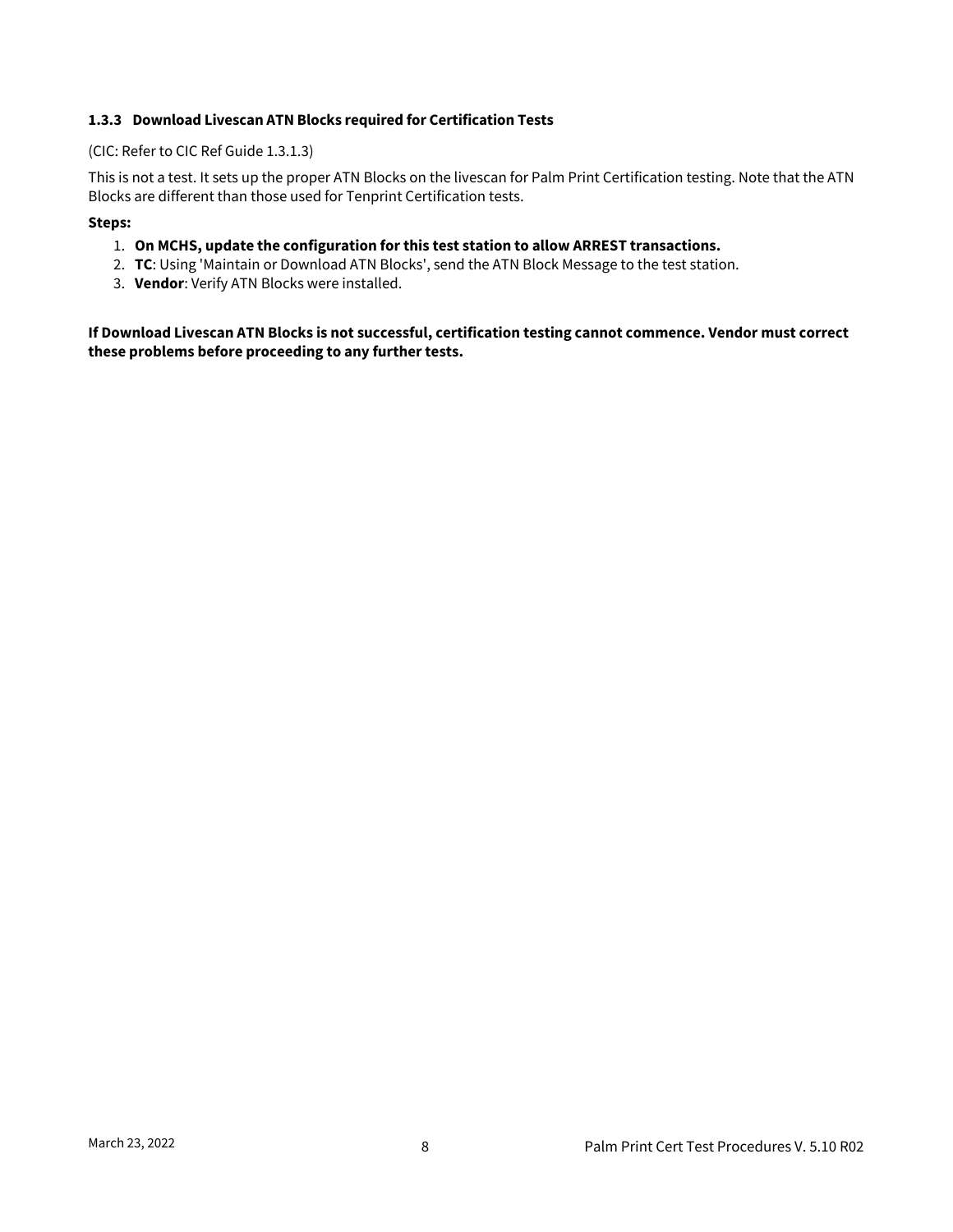#### <span id="page-10-0"></span>**1.3.4 Configuration Verification B - Verify SMTPS Mail Connectivity and Email Structure**

(CIC: Refer to CIC Ref Guide 1.3.1.4)

#### **Steps:**

- 1. **Vendor**: Create and submit an arrest transaction:
	- Use standard TCN format
		- Last Name = 'Z-TESTPRINTS'
		- First Name = 'Palmer'
		- Date of Birth = '19000101'
		- Social Security Number = '123456789'
		- Hair Color = 'ZZDoNotUse'
		- Originating Agency Control Number (OACN) = '<vendor name> Verification B'
	- Enter any values in other required fields:
		- APP and ARR: Place of Birth, Race, Height, Weight, Eye Color, Palmprints Available, Photo Available
		- APP: Reason Fingerprinted, Applicant Agency ORI
		- ARR: Date of Arrest, Arrest Type, Arrest Charge Set, Arrest Agency ORI
		- If the test is for a cardscan: Print Agency ORI, Date Printed
- 2. Allow 3-5 minutes for the transaction to be processed by Prescreening.
- 3. **TC**: Look at the Prescreening Transaction Report by specifying the test station id assigned to the stations for certification testing. If the transaction is found in the report:
	- If the transaction is found this verifies scanning station connectivity.
	- $\cdot$  If error message 201, 203, 616, or 710 occurs: Make adjustments and go to step 1 to create and submit a new transaction. Do not continue to [Test 1.5](#page-12-1) unless these errors are corrected. The values in the fields referenced in these error messages are used to validate the transactions. If they are missing or incorrect, you will probably get other error messages that are not actually relevant to the type of agency and type of scanning station being certified. These three errors must be corrected before continuing.
	- **Ignore all other error messages.**
- 4. **TC and vendor**: If the transaction is not found in the Prescreening Transaction Report:
	- Vendor: Check the station id in the SMTPS email from line. It must be the assigned test station id.
	- If the transaction is in the Bad Transactions Log: Make adjustments and go to step 1 to create and submit a new transaction.
	- If the transaction generated output in the saprinter Log: Most likely the From email address is in error. Make adjustments and go to step 1 to create and submit a new transaction

#### **If any of Configuration Verification A or B or the Edit Table and ATN Block downloads is not successful, certification testing cannot commence. Vendor must correct these problems before proceeding to any further tests.**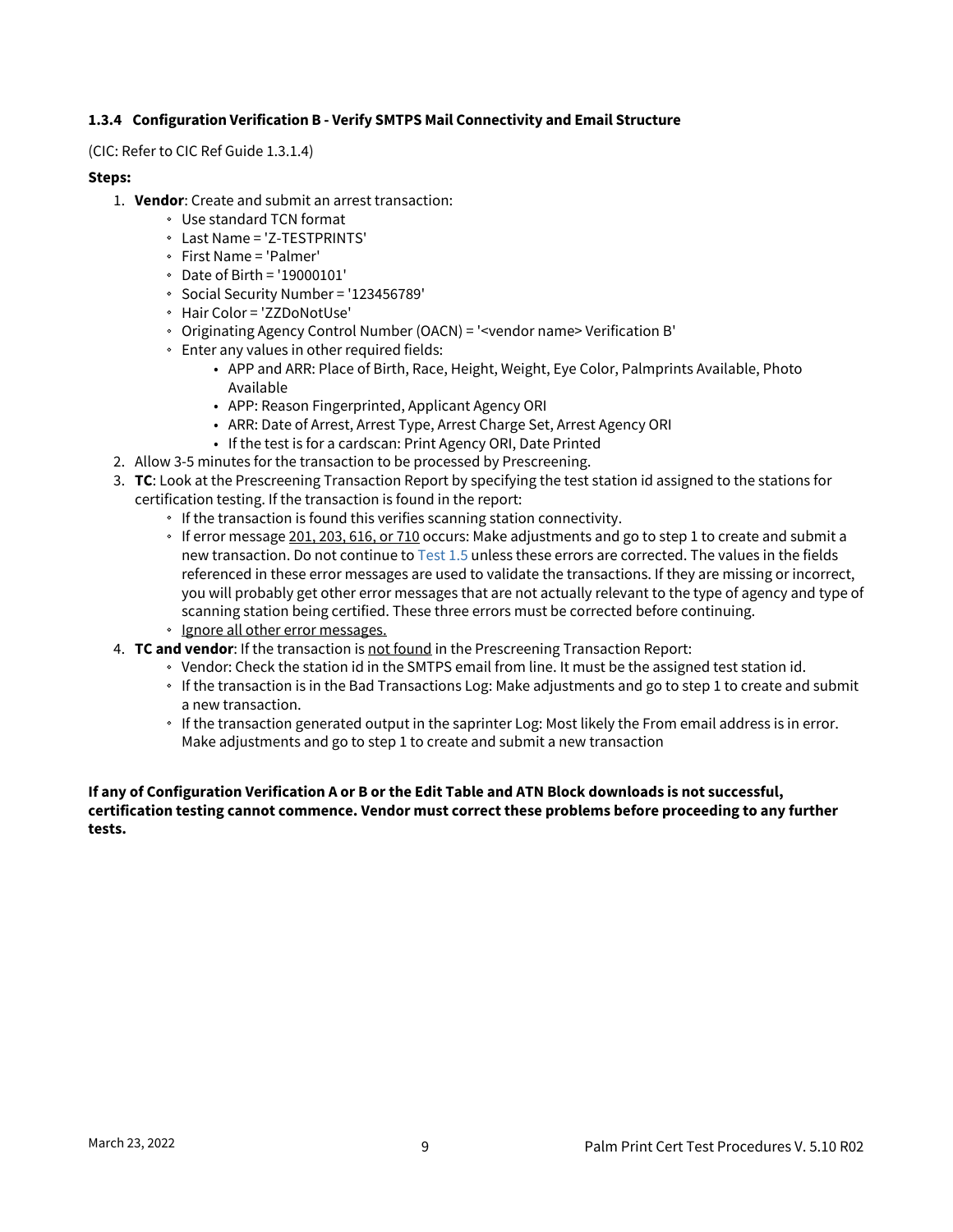#### <span id="page-11-0"></span>**1.4 TEST 1.4 - TRANSACTION RESPONSE TEST – WARNING NOTICE**

(CIC: Refer to CIC Ref Guide 1.4.4)

Objective: Test the receipt and printing of the Warning Notice used for Type 15 records.

#### **Test Steps:**

- 1. **Vendor**: Check POP3S mail for test station the assigned test station id and discards any existing mail.
- 2. **TC**: Send one test Transaction Response at a time from the MCHS Server to the scanning station.
	- W Warning Notice for ARR
	- X Warning Notice for APP
- 3. Scanning station automatically retrieves message and prints Warning Notice on scanning station printer.
- 4. **TC**: Compare the printed response with the response in the MCHS Tenprint and Palm Print Test Messages document. Verify that the content is complete.
- 5. **TC**: Verify that the email From, To, and Subject lines are printed.
- 6. **TC**: Verify that the response is printed and displayed using a fixed-width font.
- 7. Repeat steps 2 through 5 for the second response.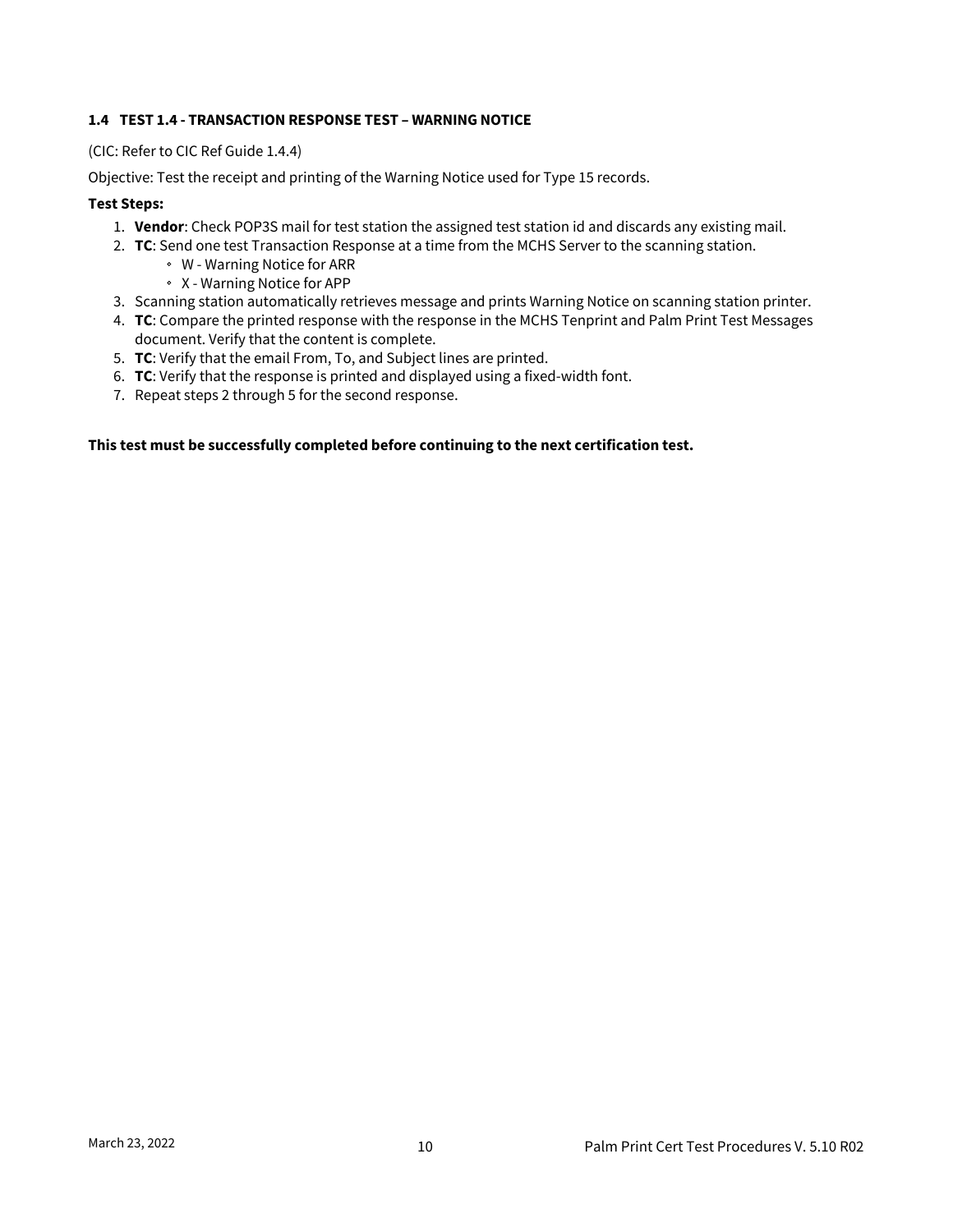#### <span id="page-12-1"></span><span id="page-12-0"></span>**1.5 TEST 1.5 - TYPE 15 RECORD TESTS - RECORD FORMAT AND FIELD CONTENT**

(CIC: Refer to CIC Ref Guide 1.4.5)

Objective: Test the format and content of text fields in the Type 15 record including:

• All of the fields that are applicable when all images are available for all palm positions for both hands.

#### **Test Tools:**

• For cardscans, tenprint card and palm print card (CIC Ref Guide 1.1.2 item 6)

#### **Test Steps:**

- 1. **Vendor** with TC observing: Create a new test transaction as follows:
	- Create an ARR transaction:
	- Enter the Type 2 data as specified in Appendix A including First Name 'Harold'
	- Enter '<vendor name> Test 1-5' in Originating Agency Case Number (OACN)
	- Enter user-entered Type 15 data, if any
	- Capture all fingerprints and all palm print positions
- 2. **Vendor**: Submit the transaction.
- 3. Review the transaction:
	- Vendor: Review the Reject Notice and Warning Notice. Use the Tenprint Transaction Reject Notice and Warning Notice Error Messages document and the ICD to assist in determining the cause of an error. **If there are errors, do not create and submit a corrected transaction. Coordinate with the TC before submitting another transaction.**

IGNORE the following error messages. They are either intentional, the subject of subsequent tests, or validations that are not to be implemented by the scanning station software.

- "T" Errors indicating a test transaction" messages
- Message 302 regarding compression ratio. This is addressed in another test.
- A Warning Notice will be sent only if issues with one or more Type 15 records are detected.
- **TC**: While the vendor is reviewing the reject notice, review the Prescreening Transaction Report.
	- i. Look at the error messages:
		- IGNORE the messages listed above.
		- IGNORE all "Correctable or allowed errors". They are either intentional or they are the subject of subsequent tests.
		- If error message 204 or 205 occurs, have the vendor correct these first, before addressing any other error messages and go to step 1 to create and submit a new transaction.
		- If error message 204 and 205 does not occur, look at other messages that are not in step 8. If any other errors occur, have the vendor correct these first, before going on to step b, and go to step 1 to create and submit a new transaction.
	- ii. Once all of the errors not listed in step 3 have been eliminated, use the hyperlink to verify the following: (If the hyperlink says "NIST.FormatException", look for error 204 - see step a above.)
		- Type 1 field 1.03 Transaction Content: Beginning with the second occurrence of the Contents field, verify there are entries for the correct number of each record type - one Type 2, 14 Type 4s, either 4 or six Type 15 records.
		- Presence of the Type 15 records: Verify that the transaction includes each of the expected Type 15.
			- For full palms, there must be two full palms and two writer's palms.
			- For upper/lower pairs, there must be two upper, two lower, and two writer's palms.
		- Verify that 1.07 Print Agency ORI and 1.08 Arrest Agency ORI are as specified by the CIC.
		- Verify that 2.067 Equipment Make and Model are as specified by the CIC.
- 4. **Vendor with TC observing**: Create and submit new transactions if requested by the CIC.
	- Change the first name by adding 'Two', 'Three', etc after the name in step 1
	- Use the same OACN '<vendor name> Test 1-5'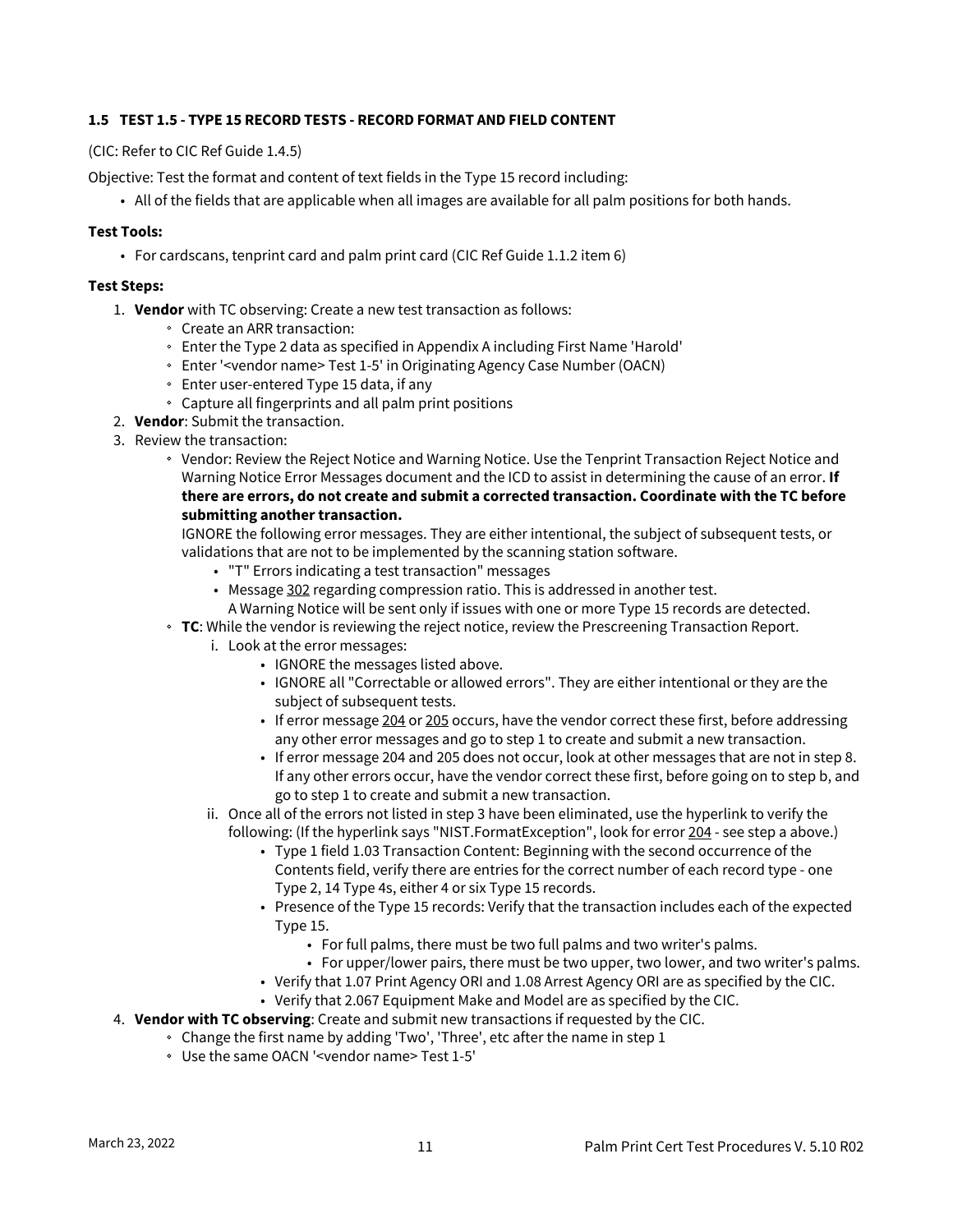Capture all fingerprints and all palm print positions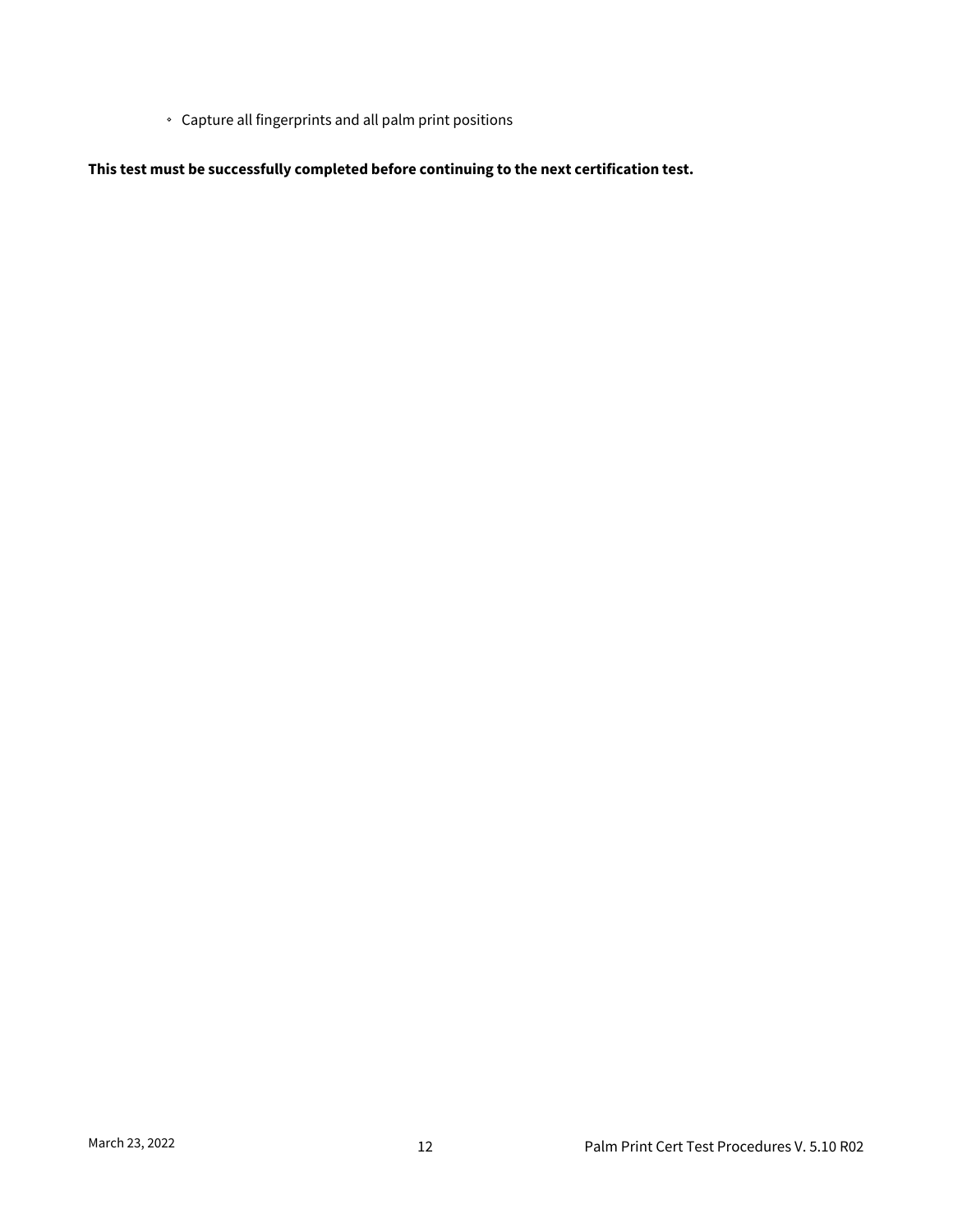#### <span id="page-14-0"></span>**1.6 TEST 1.6 - TYPE 15 RECORD TESTS - DATA ENTRY AND SCANNING STATION VALIDATION**

#### (CIC: Refer to CIC Ref Guide 1.4.6)

Usually this test is not applicable because it only applies to the optional fields and only if they are user-entered.

Objective: Test that "user-entered" and "pre-set default" fields in Type 15 records are validated by the livescan before the transaction is sent to MCHS.

In this test, the test conductor enters invalid data to ensure that the scanning station software validates all field values and only allows error-free transactions to be sent to MCHS. The test conductor also verifies that all valid values can be entered.

This test is not testing or assessing the operator interface. The scanning station's operator interface serves as a tool to test the validation of field values.

#### **Test Tools:**

- For cardscans, tenprint card and palm print card (CIC Ref Guide 1.1.2 item 6)
- MCHS Tenprint and Palm Print Certification Test Messages document

#### **Test Steps:**

- 1. **TC**: Confirm which Type 15 fields are included in this test.
- 2. **TC**: Verify that all valid values can be entered by entering a variety of valid values in each field.
- 3. **TC**: Verify that no invalid values can be entered by trying to enter a variety of invalid values.
- 4. **TC**: Verify that a transaction with invalid values cannot be submitted to MCHS. To do this:
	- Enter the Type 2 data as specified in Appendix A, but use first name 'Truncation'
		- Enter '<vendor name> Test 1-6' in Originating Agency Case Number (OACN)
		- Enter invalid values
		- Capture all fingerprints and all palm prints
	- Try to submit the transaction. It should not be possible to submit a transaction with invalid values
- 5. If the transaction is submitted:
	- Vendor: Review the Reject Notice and Warning Notice. Use the Tenprint Transaction Reject Notice and Warning Notice Error Messages document and the ICD to assist in determining the cause of an error. **If there are errors, do not create and submit a corrected transaction. Coordinate with the TC before submitting another transaction.**

IGNORE the following error messages. They are either intentional, the subject of subsequent tests, or validations that are not to be implemented by the scanning station software.

- Ignore " T Errors indicating a test transaction" messages
- Ignore message 302 regarding compression ratio. This is addressed in another test.

A Warning Notice will only be sent if issues with one or more Type 15 records are detected.

• TC: While the vendor is reviewing the reject notice, review the Prescreening Transaction Report and review the transaction content via the hyperlink.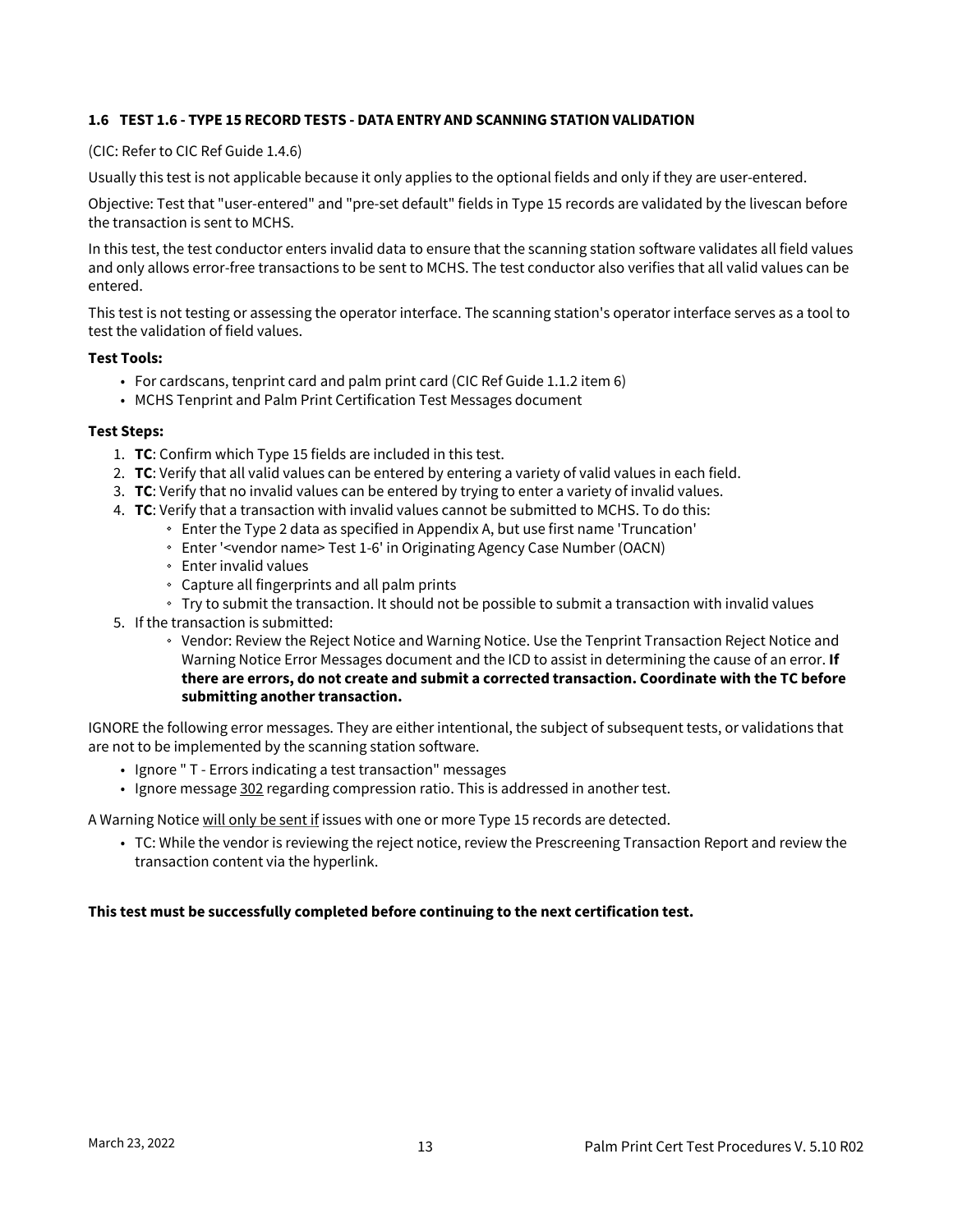#### <span id="page-15-0"></span>**1.7 TEST SET 1.7 - TYPE 15 RECORD TESTS - 15.018 XX AND UP INDICATORS – FULL PALMS**

#### (CIC: Refer to CIC Ref Guide 1.4.7)

Objective: Test the use of the Amputated or Bandaged field 15.018 for scanning stations that support FULL palm images.

The ANSI/NIST standard, as referenced by the FBI EBTS states: "XX shall be used only when a partial print exists due to amputation; therefore it contains some friction ridge detail. UP shall be used with the complete block where an image was to be transmitted, but there is no image due to amputation or total lack of friction ridge detail (such as with a bandage). An image with a scar should not be marked XX or UP." This means that:

- If the palm is partially amputated and a partial image can be captured: Capture the image and set 15.018 Amputated or Bandaged Code to 'XX' to indicate a partial amputation.
- If the entire palm cannot be captured: Supply only information in the Amputated or Bandaged field in the full and writer's palm record. Set the 15.018 Amputated or Bandaged to 'UP' to indicate that the palm image cannot be captured (is unprintable).

These tests require transactions with various combinations of palm print images and 15.018 Amputated or Bandaged Code values.

This test is not testing or assessing the operator interface. The scanning station's operator interface serves as a tool to test the validation of field values.

#### **Test Tools:**

• For cardscans, tenprint cards with each of the finger position and palm print position combinations described in the tests (CIC: Refer to CIC Ref Guide 1.1.2 item 6)

#### **Test 1.7-1 - Designate palm image with partial amputation**

#### **Test Steps:**

- 1. **Vendor with TC observing**: Create a new test transaction as follows.
	- Create an ARR transaction
	- Enter the Type 2 data as specified in Appendix A, but use first name 'Adam'
	- Enter '<vendor name> Test 1-7-1' in Originating Agency Case Number (OACN)
	- Capture:
		- The fingerprints and palm images for full palm positions and writer's palm position for both palms
		- AND specify a partial amputation for the right full palm (position 21) (15.018 Amputated or Bandaged Code 'XX' )
- 2. **Vendor with TC observing**: Submit the transaction.
- 3. Review the transaction:
	- Vendor: Review the Reject Notice and Warning Notice. Use the Tenprint Transaction Reject Notice and Warning Notice Error Messages document and the ICD to assist in determining the cause of an error. **If there are errors, do not create and submit a corrected transaction. Coordinate with the TC before submitting another transaction.**

IGNORE the following error messages. They are either intentional, the subject of subsequent tests, or validations that are not to be implemented by the scanning station software.

- Ignore " T Errors indicating a test transaction" messages
- <sup>o</sup> Ignore message 302 regarding compression ratio. This is addressed in another test.
- $\degree$  Ignore messages  $740$  and  $741$ .
- A Warning Notice will only be sent if issues with one or more Type 15 records are detected.
- TC: While the vendor is reviewing the reject notice, review the Prescreening Transaction Report and review the transaction content via the hyperlink.
- 4. **Vendor with TC observing**: Create and submit new transactions if requested by the CIC.
- 5. Change the first name by adding 'Two', 'Three', etc after the name in step 1.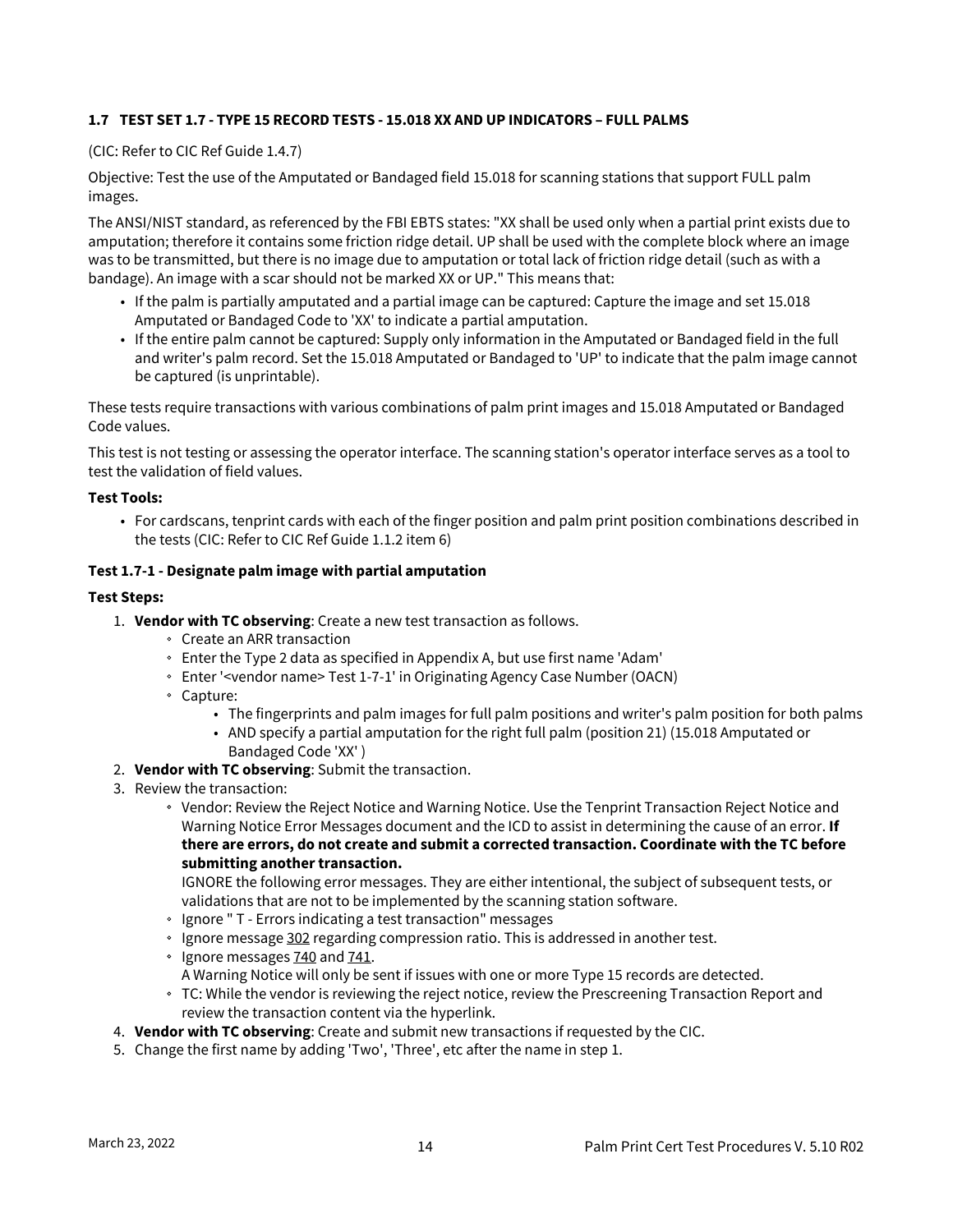- Use the same OACN '<vendor name> Test 1-7-1'.
- Capture fingerprints and all palm print positions as required in step 1.

#### **Test 1.7.2 - Designate palm image unavailable due to full amputation or total lack of friction ridge detail**

#### **Test Steps:**

- 1. **Vendor with TC observing**: Create a new test transaction as follows:
	- Create an ARR transaction
	- Enter the Type 2 data as specified in Appendix A, but use first name 'Ben'
	- Enter '<vendor name> Test 1-7-2' in Originating Agency Case Number (OACN)
	- Capture:
		- The fingerprints and the palm images for the left full palm and left writer's palm
		- AND do <u>not</u> capture an image for the right full palm and right writer's palm
		- AND specify an unprintable palm position for the right writer's palm (position 22) (15.018 Amputated or Bandaged Code 'UP")
- 2. **Vendor with TC observing**: Submit the transaction.
- 3. Review the transaction:
	- Vendor: Review the Reject Notice and Warning Notice. Use the Tenprint Transaction Reject Notice and Warning Notice Error Messages document and the ICD to assist in determining the cause of an error. **If there are errors, do not create and submit a corrected transaction.**
		- Ignore error messages identified in Test 1.7.1 step 3.
		- A Warning Notice will only be sent if issues with the Type 15 record are detected.
	- TC: While the vendor is reviewing the reject notice, review the Prescreening Transaction Report and the transaction content via the hyperlink.
- 4. **Vendor with TC observing**: Create and submit new transactions if requested by the CIC.
	- Change the first name by adding 'Two', 'Three', etc after the name in step 1.
		- Use the same OACN '<vendor name> Test 1-7-2'.
		- Capture fingerprints and all palm print positions as required in step 1.

#### **Test Group 1.7-3 - Try Improper Values in 15.018 Amp/Band Code**

There are THREE tests in this group.

#### **Test 1.7-3-1 - Invalid Combination: No palm image and Amp/Band Code 'XX'**

#### **Test Steps:**

- 1. **Vendor with TC observing**: Create a new test transaction as follows:
	- Create an ARR transaction
	- Enter the Type 2 data as specified in Appendix A, but use first name 'Caleb'
	- Enter '<vendor name> Test 1-7-3-1' in Originating Agency Case Number (OACN)
	- Try to capture:
		- The fingerprints and the palm image for the right full palm and right writer's palm
		- AND do not capture an image for the left full palm and left writer's palm
		- AND specify an unprintable palm position for the left full palm position (position 23) (15.018 Amputated or Bandaged Code 'XX')
- 2. **Vendor with TC observing**: Try to submit the transaction. This combination of palm images and amputated or bandaged code should NOT be allowed by the scanning station.
- 3. If the transaction is submitted, review the transaction:
	- Vendor: Review the Reject Notice and Warning Notice. Use the Tenprint Transaction Reject Notice and Warning Notice Error Messages document and the ICD to assist in determining the cause of an error. **If there are errors, do not create and submit a corrected transaction.**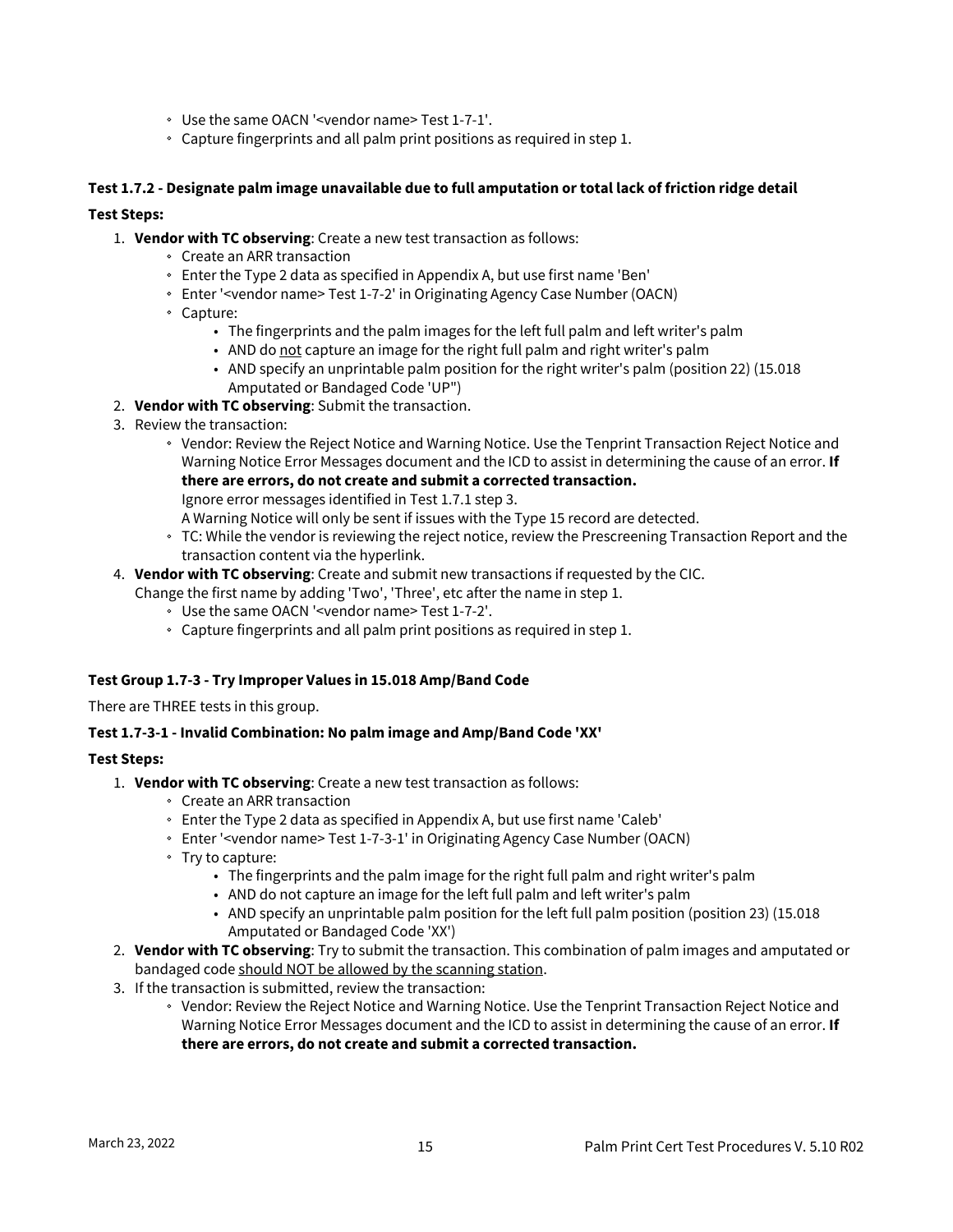Ignore error messages identified in Test 1.7.1 step 3.

A Warning Notice will only be sent if issues with one or more Type 15 records are detected. Look for error messages related to images and/or amputated or bandaged code, including error messages 558.

- TC: While the vendor is reviewing the reject notice, review the Prescreening Transaction Report and the transaction content via the hyperlink.
- 4. **Vendor with TC observing**: Create additional transactions if requested by the CIC.
	- Change the first name by adding 'Two', 'Three', etc after the name in step 1.
	- Use the same OACN '<vendor name> Test 1-7-3-1'.
	- Capture fingerprints and all palm print positions as required in step 1.

#### **Test 1.7.3.2 - Invalid Combination: Palm image and Amp/Band Code 'UP'**

#### **Test Steps:**

- 1. **Vendor with TC observing**: Create a new test transaction as follows:
	- Create an ARR transaction.
	- Enter the Type 2 data as specified in Appendix A, but use first name 'Daniel'.
	- Enter '<vendor name> Test 1-7-3-2' in Originating Agency Case Number (OACN).
	- Try to capture:
		- The fingerprints and palm images for full palms and writer's palms for both palms
		- AND specify an unprintable palm position for the left full palm position (position 23) (15.018 Amputated or Bandaged Code 'UP')
- 2. **Vendor with TC observing**: Try to submit the transaction. This combination of palm images and amputated or bandaged code should NOT be allowed by the scanning station.
- 3. If the transaction is submitted, review the transaction:
	- Vendor: Review the Reject Notice and Warning Notice. Use the Tenprint Transaction Reject Notice and Warning Notice Error Messages document and the ICD to assist in determining the cause of an error. **If there are errors, do not create and submit a corrected transaction.** Ignore error messages identified in Test 1.7.1 step 3

A Warning Notice will only be sent if issues with one or more Type 15 records are detected. Look for error messages related to images and/or amputated or bandaged code, including error message 519.

- TC: While the vendor is reviewing the reject notice, review the Prescreening Transaction Report and the transaction content via the hyperlink. (The transaction will be valid if the scanning station uses only the latest information for a palm position by overriding previously entered information. E.g., a palm image is captured, and then the 15.018 Amputated or Bandaged Code is set to 'UP' so the palm image is removed.)
- 4. **Vendor with TC observing**: Create additional transactions if requested by the CIC.
	- Change the first name by adding 'Two', 'Three', etc after the name in step 1
	- Use the same OACN '<vendor name> Test 1-7-3-2'
	- Capture fingerprints and all palm print positions as required in step 1

#### **Test 1.7.3.3 - Invalid Combination: No palm image and no Amp/Band Code**

#### **Test Steps:**

- 1. **Vendor with TC observing**: Create a new test transaction as follows:
- 2. Create an ARR transaction
	- Enter the Type 2 data as specified in Appendix A, but use first name 'Edward'
	- Enter '<vendor name> Test 1-7-3-3' in Originating Agency Case Number (OACN)
	- Try to capture:
		- The fingerprints and the palm images for the left full palm and left writer's palm
		- AND do not capture an image for the right full palm and right writer's palm
		- AND do not specify an unprintable palm position for the right palm positions (positions xx and xx) (Amputated or Bandaged Code = 'UP')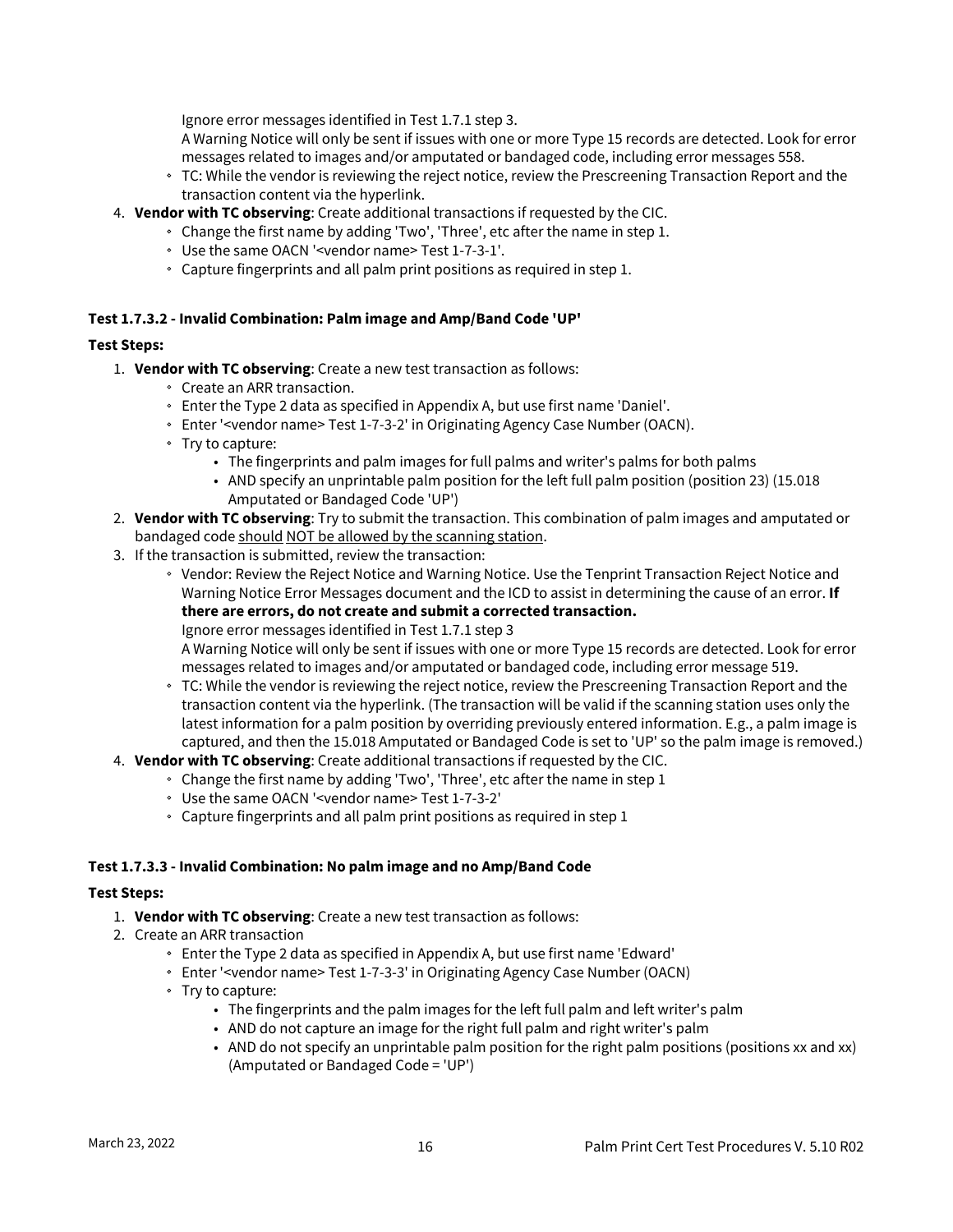- 3. **Vendor with TC observing**: Try to submit the transaction. This combination of palm images and amputated or bandaged code should NOT be allowed by the scanning station.
- 4. If the transaction is submitted, review the transaction:
	- Vendor: Review the Reject Notice and Warning Notice. Use the Tenprint Transaction Reject Notice and Warning Notice Error Messages document and the ICD to assist in determining the cause of an error. **If there are errors, do not create and submit a corrected transaction.** Ignore error messages identified in Test 1.7.1 step 3.

A Warning Notice will only be sent if issues with one or more Type 15 records are detected. Look for error messages related to images and/or amputated or bandaged code, including error message 520.

- TC: While the vendor is reviewing the reject notice, review the Prescreening Transaction Report and the transaction content via the hyperlink.
- 5. **Vendor with TC observing**: Create additional transactions if requested by the CIC.
	- Change the first name by adding 'Two', 'Three', etc after the name in step 1.
	- Use the same OACN '<vendor name> Test 1-7-3-3'.
	- Capture fingerprints and all palm print positions as required in step 1.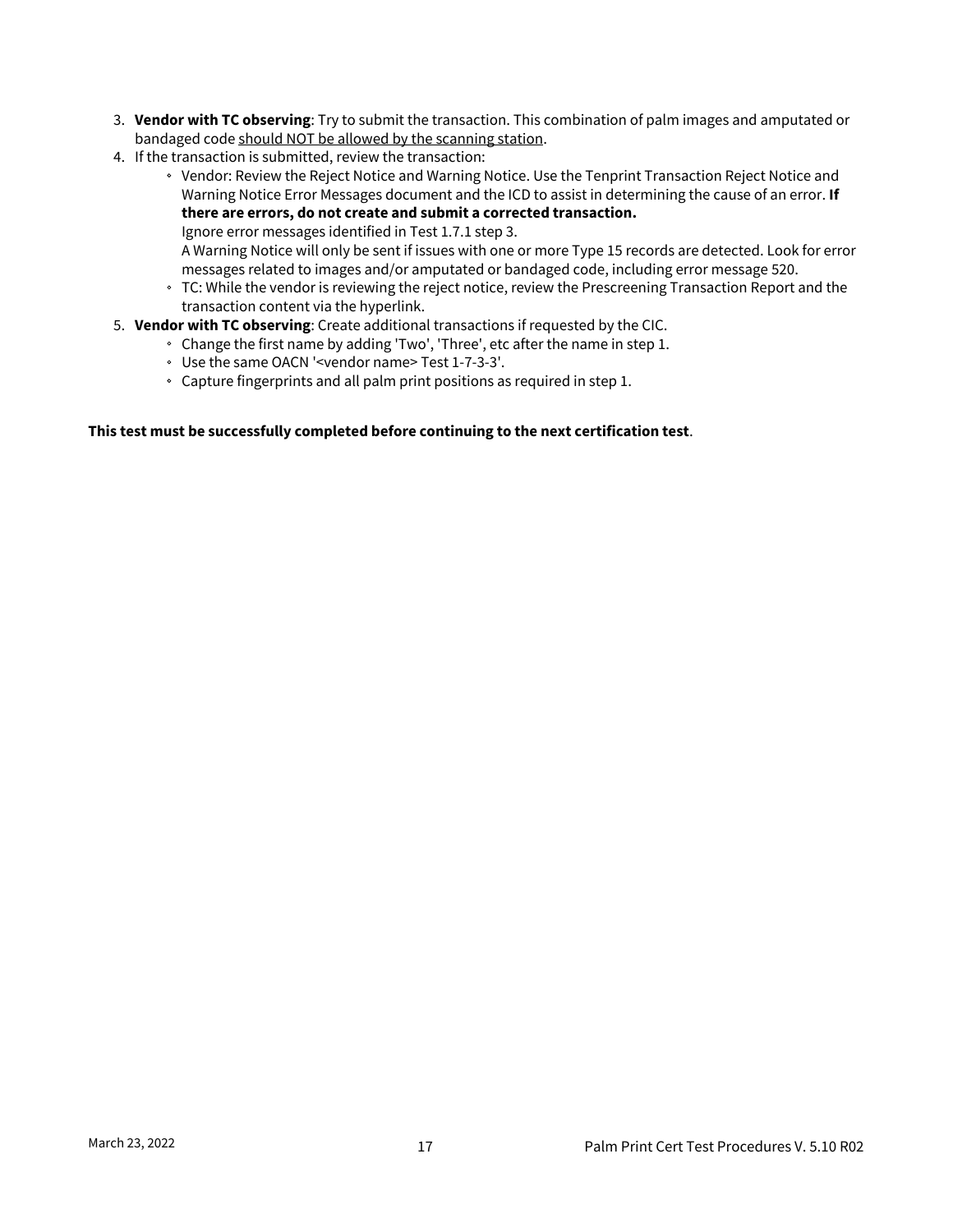#### <span id="page-19-0"></span>**1.8 TEST SET 1.8 - TYPE 15 RECORD TESTS – 15.018 XX AND UP INDICATORS – UPPER/LOWER PAIRS**

#### (CIC: Refer to CIC Ref Guide 1.4.8)

Objective: Test the use of the Amputated or Bandaged field 15.018 for scanning stations that support UPPER/LOWER palm pair images.

The ANSI/NIST standard, as referenced by the FBI EBTS states: "XX shall be used only when a partial print exists due to amputation; therefore it contains some friction ridge detail. UP shall be used with the complete block where an image was to be transmitted, but there is no image due to amputation or total lack of friction ridge detail (such as with a bandage). An image with a scar should not be marked XX or UP." Therefore:

- If the upper portion of the palm is partially amputated and a partial image can be captured: Capture the image AND set the 15.018 Amputated or Bandaged Code to 'XX' to indicate a partial amputation.
- If the entire upper portion the palm cannot be captured: Supply only information in the Amputated or Bandaged field. Set the 15.018 Amputated or Bandaged to 'UP' to indicate that the palm image cannot be captured (is unprintable).
- If the entire palm cannot be captured: Supply only information in the Amputated or Bandaged field in each of the upper and lower palm records. Set the 15.018 Amputated or Bandaged to 'UP' to indicate that the palm image cannot be captured (is unprintable).

|                                                      | Amp/Band Code 15.018<br>in Type 15 record | Palm image<br>in Type 15 record |
|------------------------------------------------------|-------------------------------------------|---------------------------------|
| Part of upper palm is amputated                      | XХ                                        | limage                          |
| Entire upper palm amputated                          | .UP                                       | no image                        |
| Entire upper palm is unprintable (e.g.,<br>bandaged) | UP                                        | no image                        |

\*\* Same rules apply to lower palm.

These tests require transactions with various combinations of palm print images and Amputated or Bandaged Code values.

This test is not testing or assessing the user interface. The scanning station's user interface serves as a tool to test the validation of field values.

#### **Test Tools:**

• For cardscans, tenprint cards with each of the finger position and palm print position combinations described in the tests (CIC: Refer to CIC Ref Guide 1.1.2 item 6)

#### **Test 1.8-1 - Designate palm image with partial amputation**

#### **Test Steps:**

- 1. **Vendor with TC observing**: Create a new test transaction as follows:
	- Create an ARR transaction.
	- Enter the Type 2 data as specified in Appendix A, but use first name 'Adam'
	- Enter '<vendor name> Test 1-8-1' in Originating Agency Case Number (OACN)
	- Capture:
		- The fingerprints and palm images for upper and lower palm positions and writer's palm position for both palms
		- AND specify a partial amputation for the right upper palm (position 26) (15.018 Amputated or Bandaged Code 'XX')
- 2. **Vendor with TC observing**: Submit the transaction.
- 3. Review the transaction: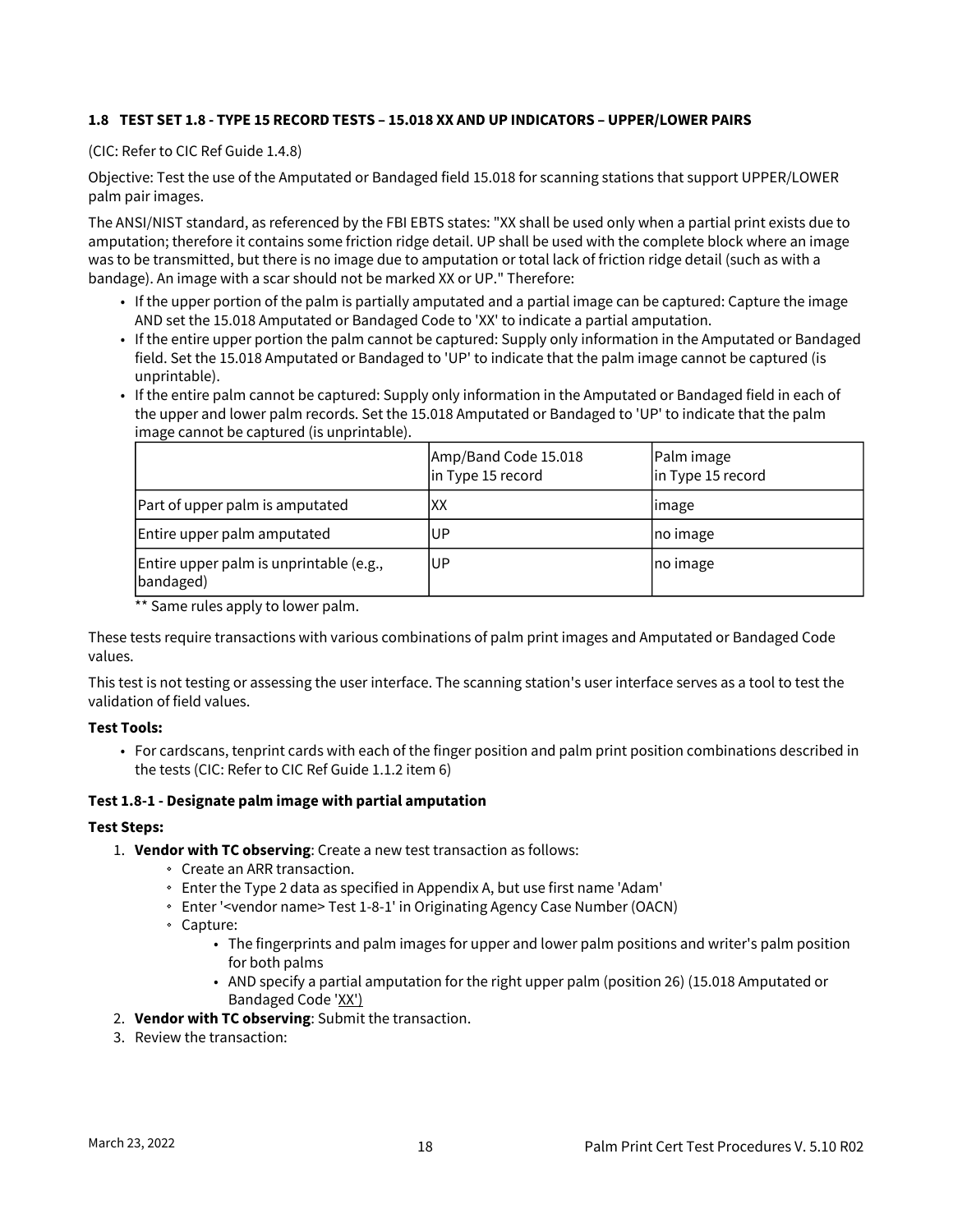**Vendor**: Review the Reject Notice and Warning Notice. Use the Tenprint Transaction Reject Notice and Warning Notice Error Messages document and the ICD to assist in determining the cause of an error. **If there are errors, do not create and submit a corrected transaction. Coordinate with the TC before submitting another transaction.**

IGNORE the following error messages. They are either intentional, the subject of subsequent tests, or validations that are not to be implemented by the scanning station software.

- Ignore " T Errors indicating a test transaction" messages
- Ignore message 302 regarding compression ratio. This is addressed in another test. A Warning Notice will only be sent if issues with one or more Type 15 records are detected.
- **TC**: While the vendor is reviewing the reject notice, review the Prescreening Transaction Report and the transaction content via the hyperlink
- 4. **Vendor with TC observing**: Create and submit new transactions if requested by the CIC.
	- Change the first name by adding 'Two', 'Three', etc after the name in step 1
	- Use the same OACN '<vendor name> Test 1-8-1'
	- Capture fingerprints and all palm print positions as required in step 1

#### **Test 1.8-2 - Designate palm image unavailable due to full amputation or total lack of friction ridge detail**

#### **Test Steps:**

- 1. **Vendor with TC observing**: Create a new test transaction as follows:
	- Create an ARR transaction.
	- Enter the Type 2 data as specified in Appendix A, but use first name 'Ben'
	- Enter '<vendor name> Test 1-8-2' in Originating Agency Case Number (OACN)
	- Capture:
		- The fingerprints and the palm images for the left upper and lower palms and left writer's palm and capture only the lower palm image for the right palm
		- AND specify unprintable palm positions for the right upper palm position (position 26) and right writer's palm (position 22) (15.018 Amputated or Bandaged Code to 'UP')
- 2. **Vendor with TC observing**: Submit the transaction.
- 3. Review the transaction:
	- Vendor: Review the Reject Notice and Warning Notice. Use the Tenprint Transaction Reject Notice and Warning Notice Error Messages document and the ICD to assist in determining the cause of an error. **If there are errors, do not create and submit a corrected transaction.**
		- Ignore error messages identified in Test 1.8.1 step 3.

A Warning Notice will only be sent if issues with one or more Type 15 records are detected.

- TC: While the vendor is reviewing the reject notice, review the Prescreening Transaction Report and the transaction content via the hyperlink.
- 4. **Vendor with TC observing**: Create and submit new transactions if requested by the CIC.
	- Change the first name by adding 'Two', 'Three', etc after the name in step 1.
		- Use the same OACN '<vendor name> Test 1-8-2'.
		- Capture fingerprints and all palm print positions as required in step 1.

#### **Test Group 1.8-3 - Improper Values in 15.018 Amp/Band Code**

There are THREE tests in this group.

#### **Test 1.8-3-1 - Invalid Combination: No palm image and Amp/Band Code 'XX'**

#### **Test Steps:**

- 1. **Vendor with TC observing**: Create a new test transaction as follows:
	- Create an ARR transaction.
		- Enter the Type 2 data as specified in Appendix A, but use first name 'Caleb'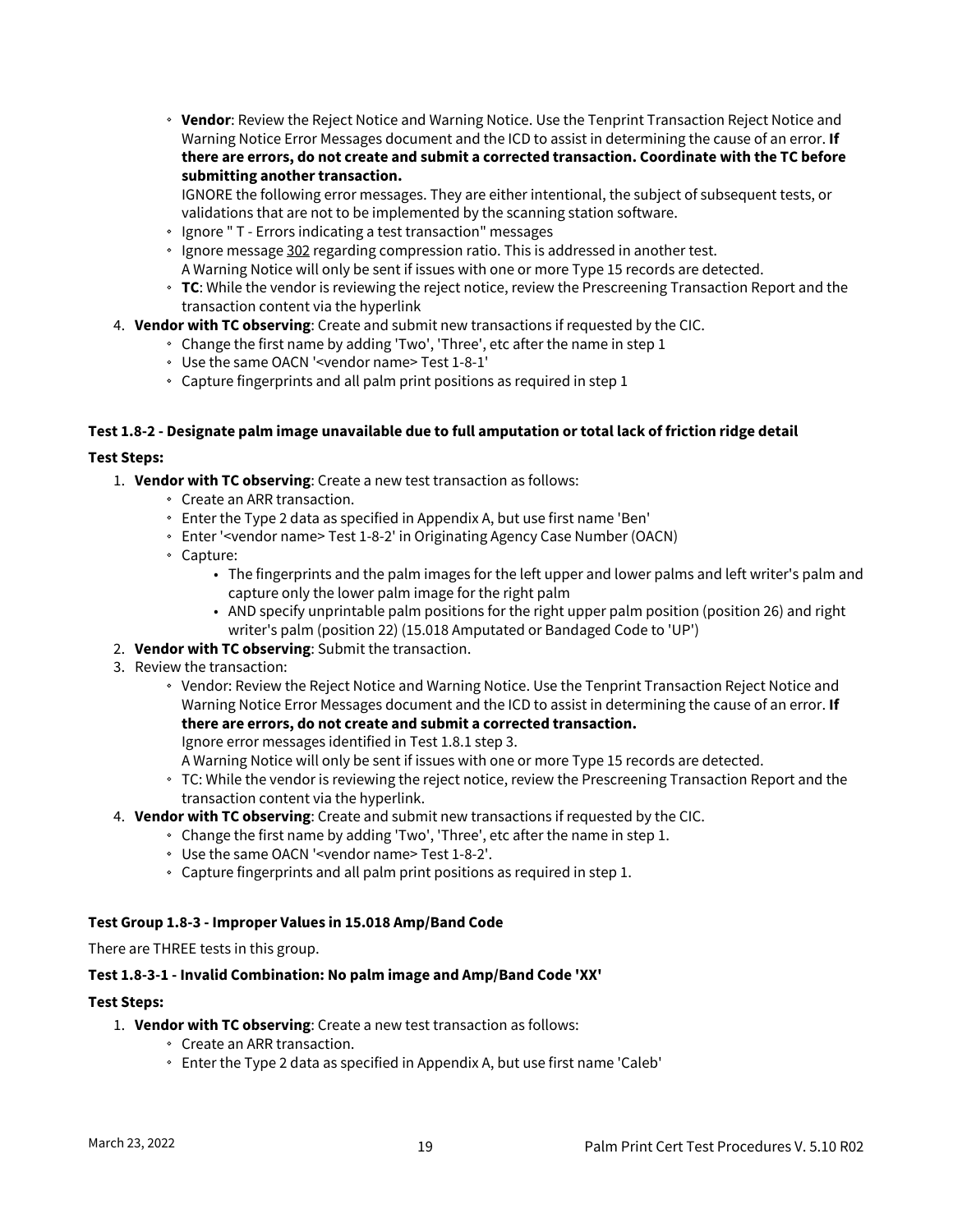- Enter '<vendor name> Test 1-8-3-1' in Originating Agency Case Number (OACN)
- Try to capture:
	- The fingerprints and the palm images for the right upper and lower palms and right writer's palm and capture only the palm image for the left lower palm
	- AND specify unprintable palm positions for the left upper and lower palm positions (positions 28 and 27) (15.018 Amputated or Bandaged Code 'XX')
- 2. **Vendor with TC observing**: Try to submit the transaction. This combination of palm images and Amputated or Bandaged codes should NOT be allowed by the scanning station.
- 3. If the transaction is submitted, review the transaction:
	- **Vendor**: Review the Reject Notice and Warning Notice. Use the Tenprint Transaction Reject Notice and Warning Notice Error Messages document and the ICD to assist in determining the cause of an error. **If there are errors, do not create and submit a corrected transaction.**
	- Ignore error messages identified in Test 1.8.1 step 3.

A Warning Notice will only be sent if issues with one or more Type 15 records are detected. Look for error messages related to images and/or amputated or bandaged code, including error messages 558.

- **TC**: While the vendor is reviewing the reject notice, review the Prescreening Transaction Report and the transaction content via the hyperlink.
- 4. **Vendor with TC observing**: Create additional transactions if requested by the CIC.
	- Change the first name by adding 'Two', 'Three', etc after the name in step 1.
		- Use the same OACN '<vendor name> Test 1-8-3-1'.
	- Capture fingerprints and all palm print positions as required in step 1.

#### **Test 1.8.3.2 - Invalid Combination: Palm image and Amp/Band Code 'UP'**

#### **Test Steps:**

- 1. **Vendor with TC observing**: Create a new test transaction as follows:
	- Create an ARR transaction
	- Enter the Type 2 data as specified in Appendix A, but use first name 'Daniel'
	- Enter '<vendor name> Test 1-8-3-2' in Originating Agency Case Number (OACN)
	- Try to capture:
		- The fingerprints and palm images for the upper and lower palms and writer's palms for both palms
		- AND specify unprintable palm positions for the left upper and lower palm positions (positions 28 and 27) (15.018 Amputated or Bandaged Code 'UP')
- 2. **Vendor with TC observing**: Try to submit the transaction. This combination of palm images and codes <u>should</u> NOT be allowed by the scanning station.
- 3. If the transaction is submitted, review the transaction:
	- Vendor: Review the Reject Notice and Warning Notice. Use the Tenprint Transaction Reject Notice and Warning Notice Error Messages document and the ICD to assist in determining the cause of an error. **If there are errors, do not create and submit a corrected transaction.**

Ignore error messages identified in Test 1.8.1 step 3.

A Warning Notice will only be sent if issues with one or more Type 15 records are detected. Look for error messages related to images and/or amputated or bandaged code, including error message 519.

- TC: While the vendor is reviewing the reject notice, review the Prescreening Transaction Report and the transaction content via the hyperlink. (The transaction will be valid if the scanning station uses only the latest information for a palm position by overriding previously entered information. E.g., a palm image is captured, and then the 15.018 Amputated or Bandaged Code is set to 'UP' so the palm image is removed.)
- 4. **Vendor with TC observing**: Create additional transactions if requested by the CIC.
	- Change the first name by adding 'Two', 'Three', etc after the name in step 1.
	- Use the same OACN '<vendor name> Test 1-8-3-2'.
	- Capture fingerprints and all palm print positions as required in step 1.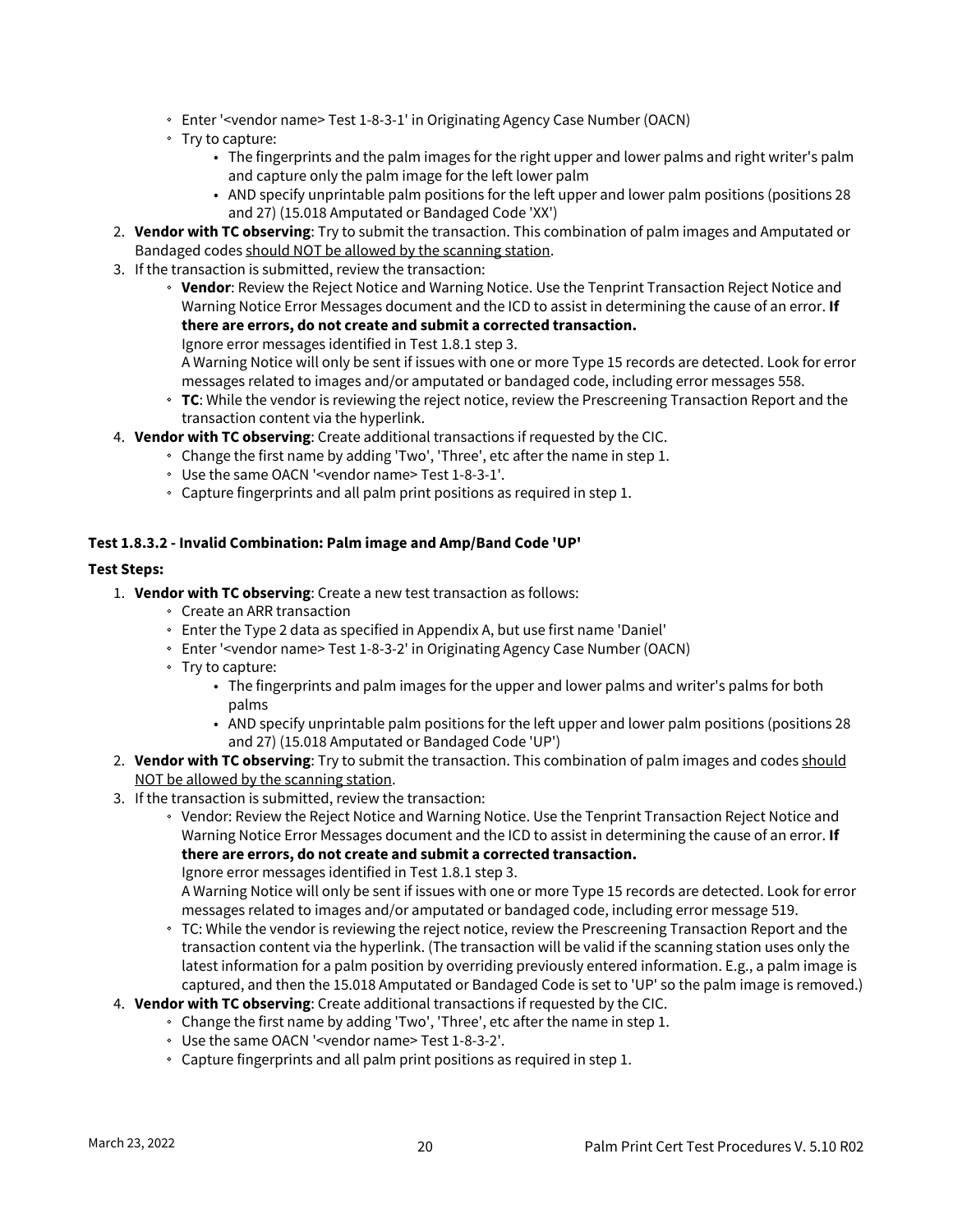#### **Test 1.8-3-3 - Invalid Combination: No palm image and no Amp/Band Code**

#### **Test Steps:**

- 1. **Vendor with TC observing**: Create a new test transaction as follows:
	- Create an ARR transaction.
	- Enter the Type 2 data as specified in Appendix A, but use first name 'Edward'.
	- Enter '<vendor name> Test 1-8-3-3' in Originating Agency Case Number (OACN).
	- Try to capture:
		- The fingerprints and the palm images for the left upper and lower palms and the left writer's palm
		- AND do not capture an image for the right upper and lower palm positions
		- AND do not specify unprintable palm positions for the right upper and lower palm positions (positions 28 and 27) (Amputated or Bandaged Code 'UP')
- 2. **Vendor with TC observing**: Try to submit the transaction. This combination of palm images and Amputated or Bandaged codes should NOT be allowed by the scanning station.
- 3. If the transaction is submitted, review the transaction:
	- **Vendor**: Review the Reject Notice and Warning Notice. Use the Tenprint Transaction Reject Notice and Warning Notice Error Messages document and the ICD to assist in determining the cause of an error. **If there are errors, do not create and submit a corrected transaction.**

Ignore error messages identified in Test 1.8.1 step 3.

A Warning Notice will only be sent if issues with one or more Type 15 records are detected. Look for error messages related to images and/or amputated or bandaged code, including error message 520.

- **TC**: While the vendor is reviewing the reject notice, review the Prescreening Transaction Report and the transaction content via the hyperlink.
- 4. **Vendor with TC observing**: Create additional transactions if requested by the CIC.
	- Change the first name by adding 'Two', 'Three', etc after the name in step 1.
		- Use the same OACN '<vendor name> Test 1-8-3-3'.
		- Capture fingerprints and all palm print positions as required in step 1.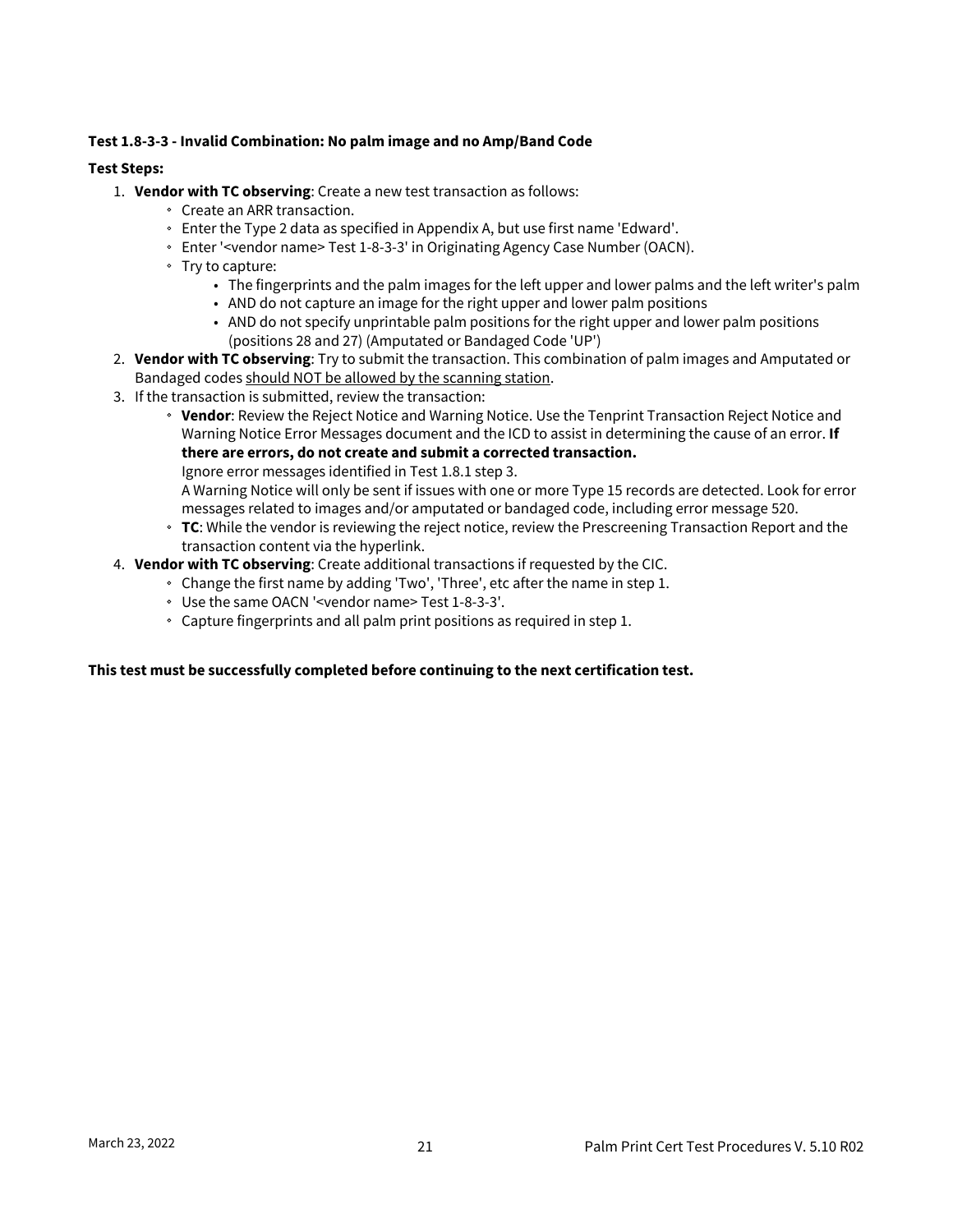#### <span id="page-23-0"></span>**1.9 TEST 1.9 - PALM PRINT CAPTURE TEST #1**

(CIC: Refer to CIC Ref Guide 1.4.9)

#### **Test 1.9.1 - Palm Print Capture Test #1 – Livescan**

Objective: Verify ability to accurately and efficiently capture quality palm prints. Verify that: palm print scanner is easy for operator to use, the quality of the fingerprint images appear to be sufficient for MCHS AFIS and for FBI/NGI (a visual check).

This test does NOT submit transactions to MCHS.

#### **Test Tools:**

• Multiple individuals from the CIC AFIS group whose fingerprints and palm prints will be captured (but not submitted to MCHS)

#### **Test Steps:**

Do the following numerous times with different individuals in the role of subject whose palm prints are captured.

- 1. **TC**:
- Create an ARR transaction
- Enter Type 2 data specified in Appendix A
- Capture fingerprints and palm prints
- 2. **TC**: Assess:
	- Usability of the scanner device
	- Quality of the captured prints (a visual check)
- 3. Do not submit the transaction.

#### **This test must be successfully completed before continuing to the next certification test.**

#### **Test 1.9.2 - Palm Print Capture Test #1 – Cardscan**

Objective: Verify ability to accurately and efficiently capture quality palm prints. Verify that: the quality of the fingerprint images are of the same quality as the prints on the card (a visual check).

This test does NOT submit transactions to MCHS.

#### **Test Tools:**

• Tenprint cards and palm print cards with fingerprints and palm prints of multiple individuals from the AFIS group

#### **Test Steps:**

Do the following numerous times with palm print cards of different individuals.

- 1. **TC**:
	- Create an ARR transaction
	- Enter Type 2 data specified in Appendix A
	- Scan fingerprint and palm print cards
- 2. **TC**: Assess:
	- Verify that the entire print in the box on the card, and nothing else, is captured
	- Quality of the captured prints (a visual check)
- 3. Do not submit the transaction.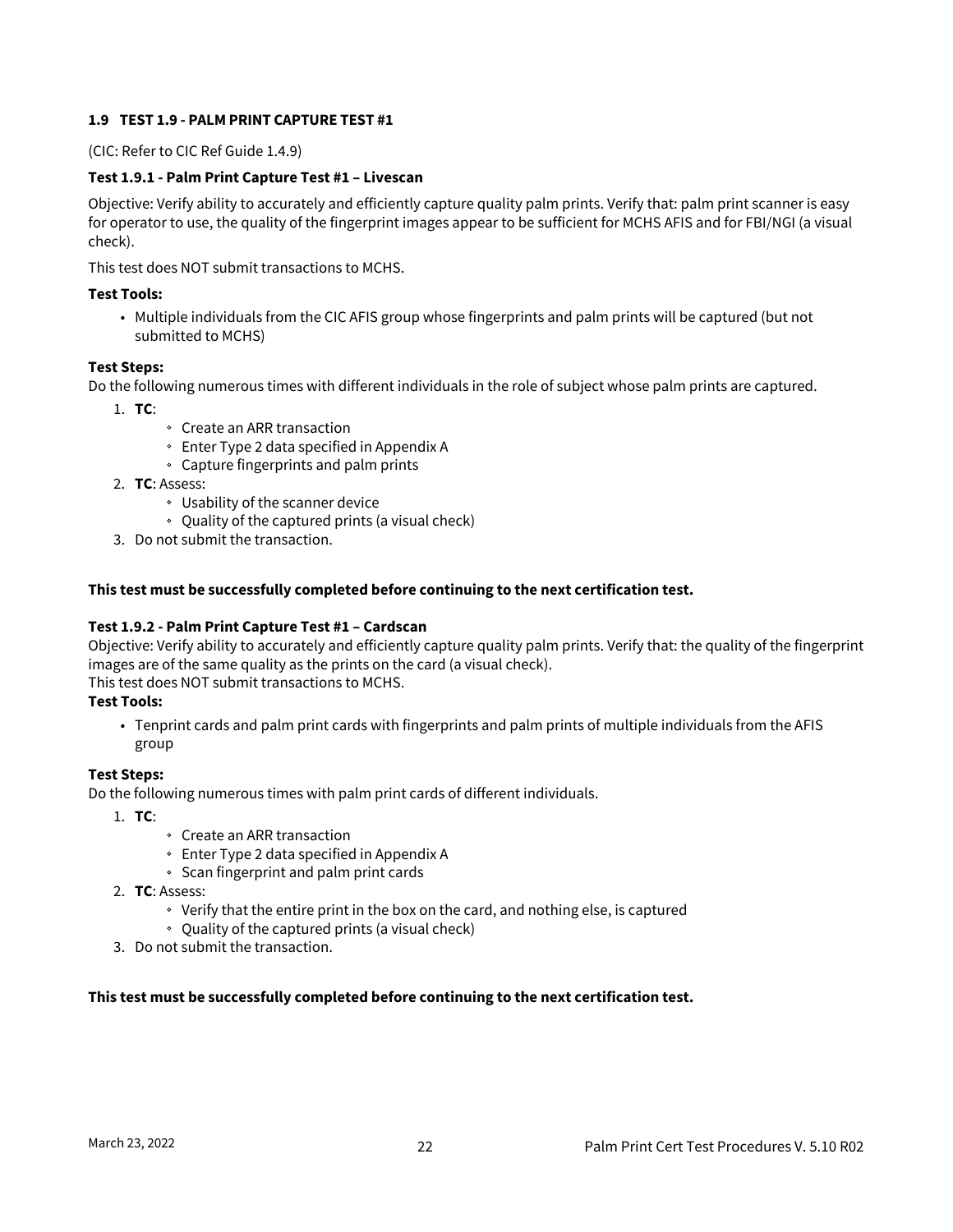#### <span id="page-24-0"></span>**1.10 TEST 1.10 - PALM PRINT CAPTURE TEST #2**

(CIC: Refer to CIC Ref Guide 1.4.10)

Objective: Test the format and content of text fields in the Type 15 record including:

- No errors are detected in the Type 15 palm print image records.
- The compression ratio of the images is within a reasonable range of the FBI's target 15:1 ratio.

#### **Test Tools:**

For cardscans, tenprint cards with each of the finger position combinations described in the tests (CIC: Refer to CIC Ref Guide 1.1.2 item 6)

#### **Test Steps:**

1. Palm Position Combinations

Create new transactions as specified in a through c below. These cases should not be allowed but full transactions need to be created and submitted if allowed.

- a. Two of the same palm position (livescan only)
	- **Vendor with TC observing**: Create a new test transaction as follows:
		- Create an ARR transaction
		- Enter the Type 2 data as specified in Appendix A, but use first name 'Michael'
		- Enter '<vendor name> Test 1-10' in Originating Agency Case Number (OACN)
		- For upper/lower palm pairs, capture the fingerprints and two images for the left writer's palm.

For full palms, capture the fingerprints and two images for the left full palm

- Try to submit this transaction. <u>This combination of palm images should not be allowed by</u> the scanning station
- If the transaction is submitted, review the transaction:
	- **Vendor**: Review the Reject Notice and Warning Notice. Use the Tenprint Transaction Reject Notice and Warning Notice Error Messages document and the ICD to assist in determining the cause of an error. **If there are errors, do not create and submit a corrected transaction. Coordinate with the TC before submitting another transaction.** IGNORE the following error messages. They are either intentional, the subject of subsequent tests, or validations that are not to be implemented by the scanning station software.

Ignore "T - Errors indicating a test transaction" messages Ignore message 302 regarding compression ratio. This will be addressed in step 2. A Warning Notice will only be sent if issues with one or more Type 15 records are detected.

- **TC**: While the vendor is reviewing the reject notice, review the Prescreening Transaction Report and the transaction content via the hyperlink.
	- Look for error message <u>674</u>.
	- Use the hyperlink to view the invalid combination.
- Vendor with TC observing: Repeat these steps as needed.
- b. No upper/lower or full palm position but writer's position
	- Repeat step 2a.
		- For upper/lower palms pairs, specify right upper and lower palm positions as "UP" but include right writer's palm position.
			- For full palms, specify right palm position as "UP" but include right writer's palm position.
		- Look for error message <u>518</u>.
- c. Palm position missing
	- Repeat step 2a.
		- For upper/lower palm pairs, don't include palm image for right upper palm position and do not include palm position for right lower palm position.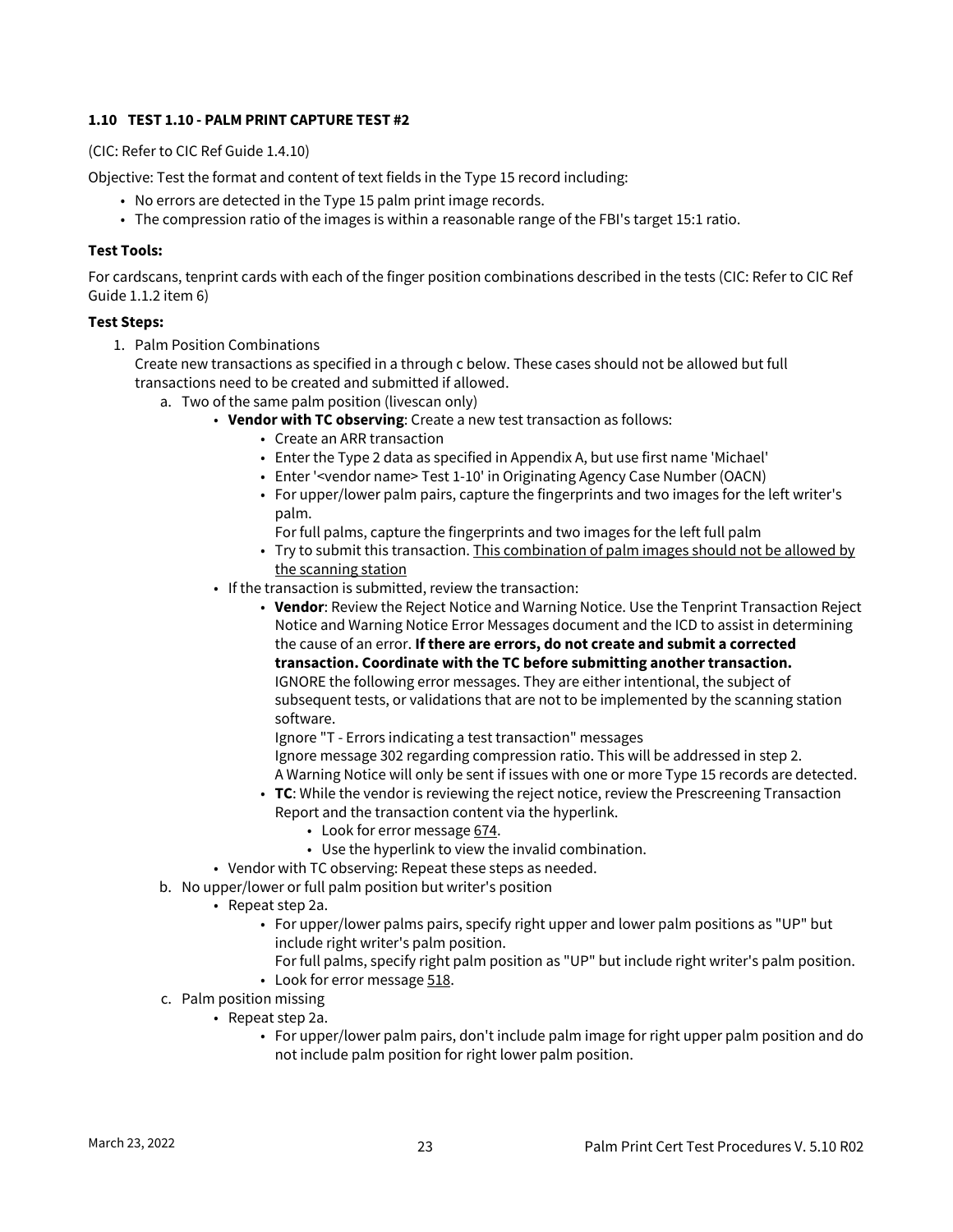- Look for error message <u>676</u>.
- 2. Compression Ratio of Images
	- a. **TC**: In the Prescreening Transaction Report, look for all occurrences of message 302 for Type 15 records. This message is used to diagnose image quality problems. If any of the compression ratios is significantly larger or smaller than 15:1, the compression software on the scanning station needs be adjusted. Message 302 is generated only if the compression ratio is less than 10:1 or greater than 20:1, allowing for considerable variance from 15:1.
	- b. **Vendor**: If this message is in the Prescreening Transaction Report, the vendor needs to make adjustment so the compression ratio is within the allowed range.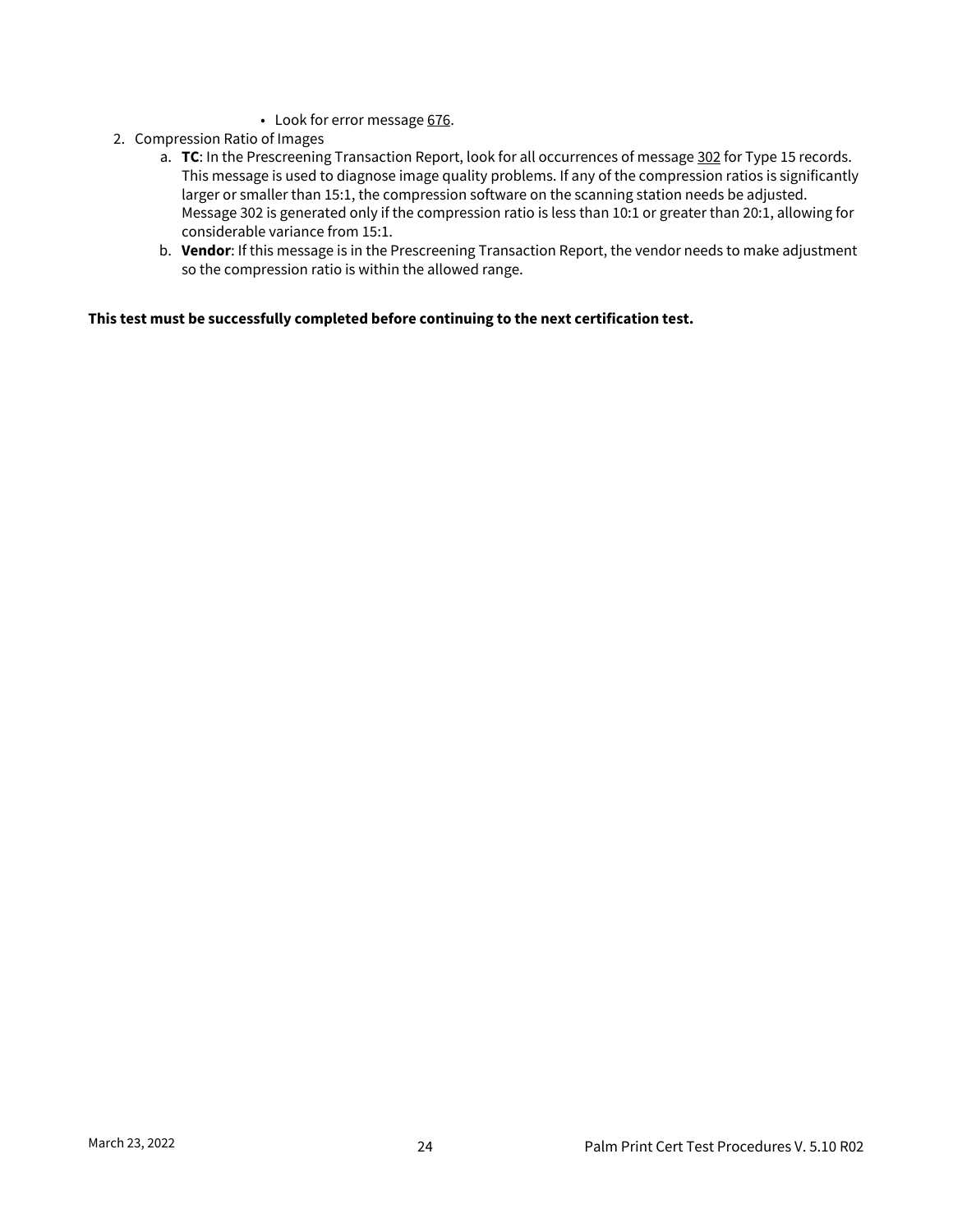#### <span id="page-26-0"></span>**1.11 TEST 1.11 - PALM PRINT IMAGE QUALITY – FULL REVIEW OF PALM PRINT IMAGES**

(CIC: Refer to CIC Ref Guide 1.4.11)

This test will submit multiple APP transactions through the MCHS workflow and AFIS. Any errors in previous tests must be corrected before doing this test. For each transaction, reenter the Type 2 data and recapture the palm prints. These transactions will NOT be stored in AFIS. They will NOT go to the FBI.

Objective: Verify the quality of multiple sets of palm print images.

This test requires APP transactions to be submitted.

Do not use the test data in Appendix A. The Type 2 data for this test is as follows:

| <b>Type 2 Field</b>                     | <b>Value</b>                                                                                               |
|-----------------------------------------|------------------------------------------------------------------------------------------------------------|
| 1.08 Applicant Agency ORI               | <ori "palm="" agency="" at="" cic<br="" edit="" eval="" for="" from="" print="" table="">Agency"&gt;</ori> |
| 2.009 Originating Agency Case # (OACN)  | <vendor name=""> Test 1-11</vendor>                                                                        |
| l2.018 Name                             |                                                                                                            |
| Last Name                               | <b>Z-TESTPRINTS</b>                                                                                        |
| <b>First Name</b>                       | FIRST (in first transaction; change in each subsequent<br>transaction)                                     |
| Middle Name                             |                                                                                                            |
| 2.020 Place of Birth                    | YY                                                                                                         |
| 2.022 Date of Birth *                   | 19750101                                                                                                   |
| 2.024 Sex/Gender                        | Male                                                                                                       |
| 2.025 Race                              | White                                                                                                      |
| 2.027 Height                            | 507                                                                                                        |
| 2.029 Weight                            | 130                                                                                                        |
| 2.031 Eye Color                         | Hazel                                                                                                      |
| 2.032 Hair Color *                      | Pink                                                                                                       |
| 2.037 Reason Fingerprinted              | Instate Inquiry Only                                                                                       |
| Do not specify a Social Security Number |                                                                                                            |

**Test Tools:**

- Multiple individuals from the CIC AFIS group who will play the role of subject
- For livescans, the individuals with the fingerprints (CIC: Refer to CIC Ref Guide 1.1.2 item 5)
- For cardscans, tenprint cards (CIC: Refer to CIC Ref Guide 1.1.2 item 6 and 7)
- **AFIS examiner for QC review of fingerprint quality**

#### **Test Steps:**

- 1. **TC: On MCHS, update the configuration for this test station to allow Applicant transactions for this test.**
- 2. **TC**: Create a new test transaction as follows:
	- o Create an APP transaction for reason fingerprinted Instate Inquiry Only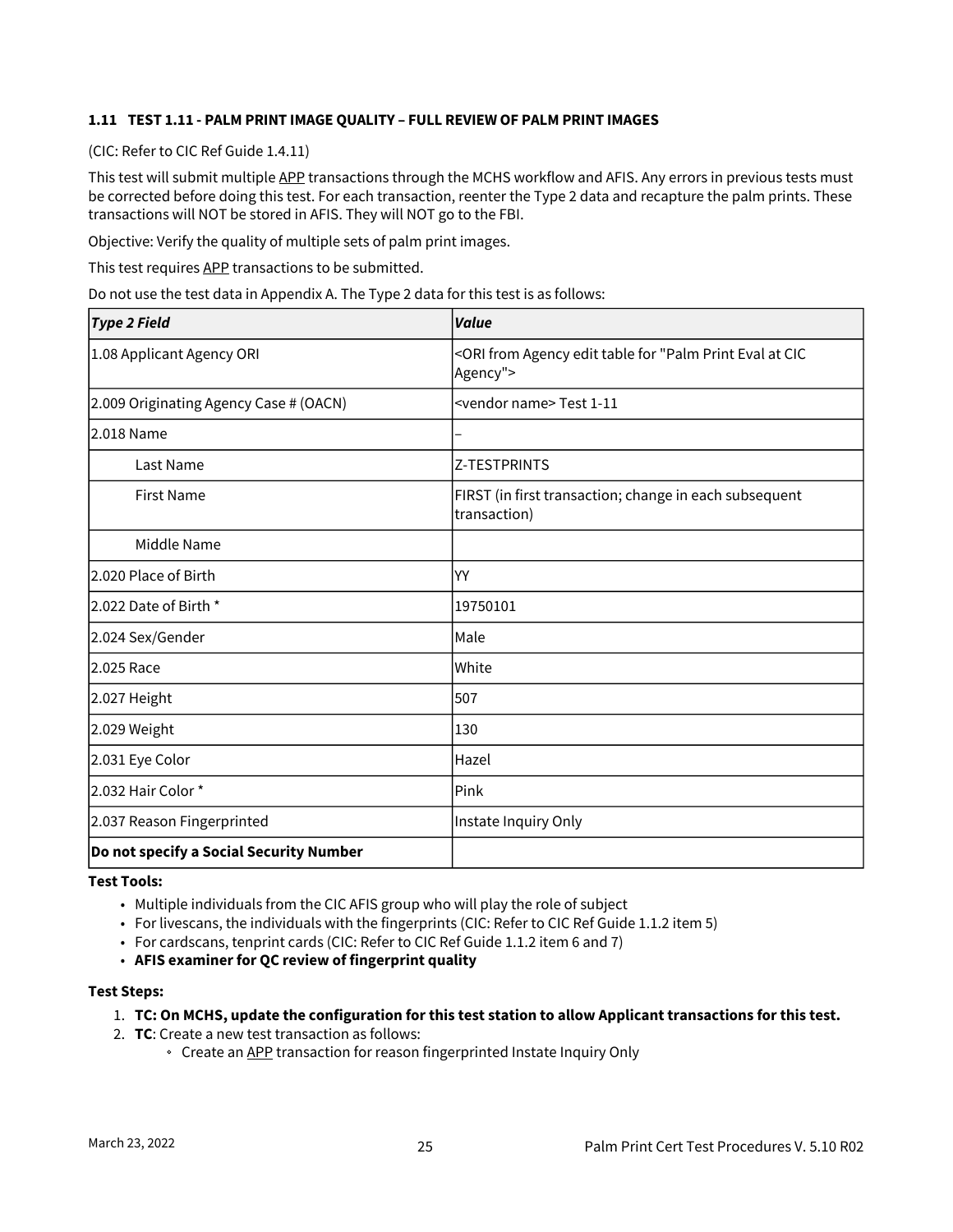- Enter the Type 2 data as indicated in the table above
- If the test is for a cardscan, enter any valid value in the following required fields: Print Agency ORI, Date Printed
- Capture all fingerprints and all palm print positions. If all other fields are valid but one of the above fields does not have the indicated value, Prescreening will not forward the transaction to the MCHS workflow and no response will be sent to the test station.
- 3. **TC**: Submit the transaction.
- 4. Allow 3-5 minutes for the transaction to be processed by Prescreening.
- 5. **Vendor**: Review the Reject Notice and Warning Notice. There should not be any errors detected by Prescreening and therefore there should not be a Reject Notice. **If there are errors, do not create and submit a corrected transaction. Coordinate with the TC before submitting another transaction.**
- A Warning Notice will be sent only if issues with one or more Type 15 records are detected.
- 6. **TC**: While the vendor is reviewing the reject notice, review the Prescreening Transaction Report.
	- There should not be any errors detected by Prescreening.
	- Check the Overall Transaction Status.
		- If it says 'Accepted' go on to the step 7.
		- If it says "Test Transaction" and there are no error messages, this means that there is an error in the values specified in step 2.
			- Vendor: If errors are found, make adjustments and go to step 2 to create and submit a new transaction.
- 7. **TC**: Use the Workflow Report to determine the transaction's status and tell the AFIS Examiner that the transaction has been submitted.
- 8. **AFIS Examiner**: Review the palm prints:
	- The submitted finger prints should match multiple sets of prints for this subject (which the CIC has already stored in AFIS).
	- The prints will be presented to the AFIS examiner for QC review. The examiner reviews the palm prints as well as comparing them with the fingerprints.
	- The examiner indicates a match on one set of prints (no consolidation) and releases it to MCHS for further processing.
	- Report assessment of the palm prints to the test conductor.
- 9. **TC**: Compare each image with palm capture diagrams from the FBI, in Appendix B, to ensure that that the proper portion of the hand is fully captured, that the images have a north-south orientation, and that the operator is able to properly align them.
- 10. **Vendor and TC**: If problems are detected in either step 8 or step 9, determine the cause. The problem will be either the scanning station software, the scanner, or possibly a training issue.
- 11. **Vendor with TC observing**: Create and submit new transactions with new palm prints. the CIC will provide different individuals in the role of the subject whose fingerprints are captured. To distinguish between test transactions (vs. resubmission of a transaction), do the following:
	- Change the name to 'Second', 'Third', etc
	- Use the same Type 2 data
	- Use the same OACN '<vendor name> Test 1-11'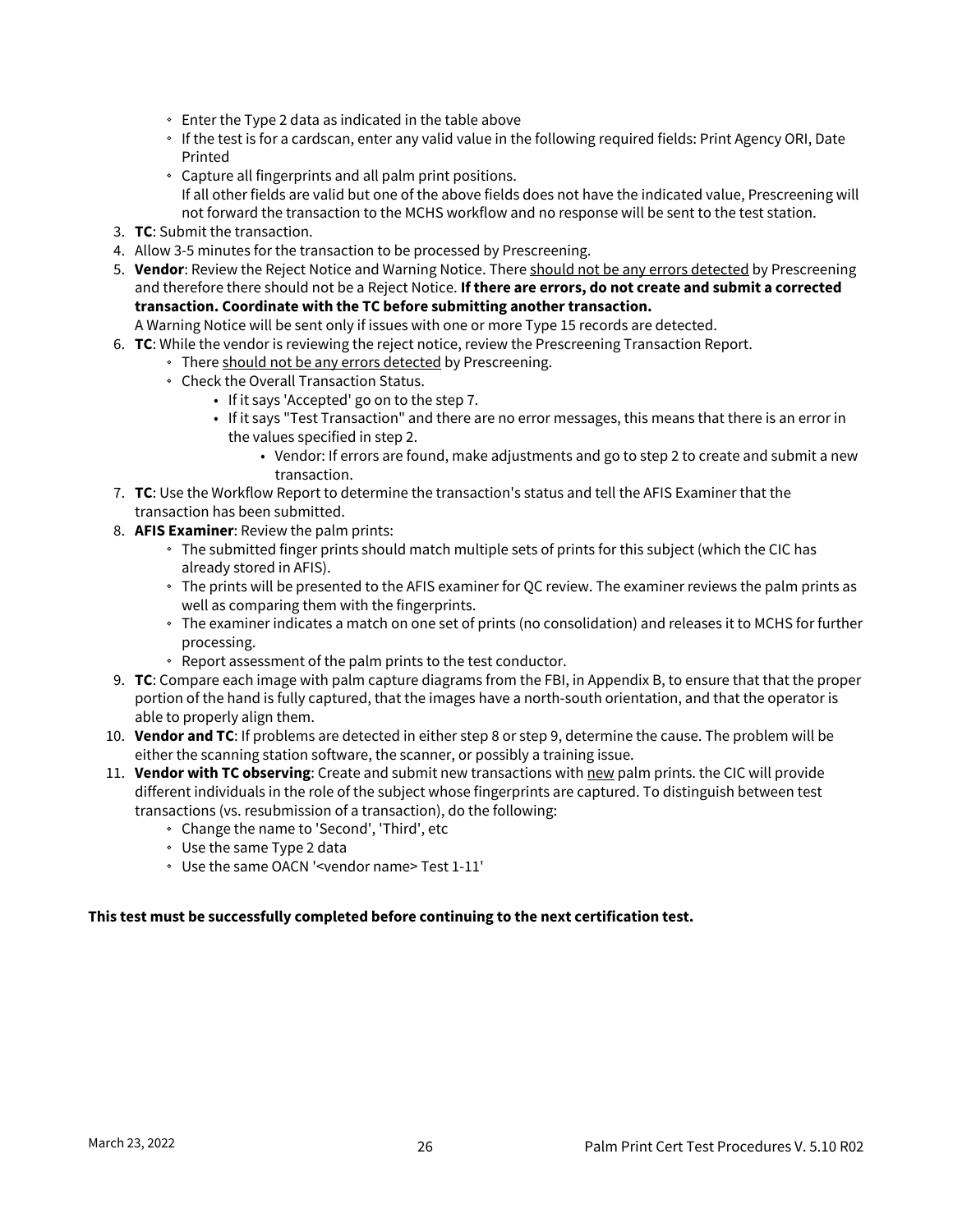#### <span id="page-28-0"></span>**1.12 TEST 1.12 - PRINT PALM PRINT CARD**

#### (CIC: Refer to CIC Ref Guide 1.4.12)

Objective: Print palm print images and demographic data on 8 ½ x 11 paper in the FBI Standard Palm Print Card FD-884 format.

#### **Test Tools:**

- Blank arrest cards (CIC: Refer to CIC Ref Guide 1.1.2 item 11)
- Blank applicant cards (CIC: Refer to CIC Ref Guide 1.1.2 item 11)
- Blank palm print cards (CIC: Refer to CIC Ref Guide 1.1.2 item 11)

#### **Test Steps:**

- 1. Palm print card on 8 1/2 x 11 paper
- 2. **Vendor with TC observing**: Select a stored ARR transaction from a previous test. Enter the data, capture the prints, and print a palm print card (both sides) on 8 1/2 x 11 paper.
- 3. TC: Verify the format of the printed image of a card: "print the palm print images and demographic data on 8 ½ x 11 paper using an imbedded template such that the image and data formats appear on the paper to look like the front of the FBI Palm Print Card FD-884. For an upper/lower pair: print each palm position on a separate card, use the front of the card for each, include the writer's palm on each card, and include the demographic data on each card."
- 4. **TC**: Verify the contents of the printed palm print card.
- 5. **TC**: Look at the Prescreening Transaction Report to verify that the transaction was not submitted.
- 6. Palm print card on preprinted card stock
- 7. **Vendor with TC observing**: Select a stored ARR transaction. Enter the data, capture the prints, and print a palm print card (both sides) on 8 1/2 x 11 paper.
- 8. **TC**: Verify that all data is correctly positioned on the FBI Applicant Card.
- 9. **TC**: Verify the contents of the printed palm print card.
- 10. **TC**: Look at the Prescreening Transaction Report to verify that the transaction was not submitted.

#### **This test must be successfully completed before palm print certification testing is complete.**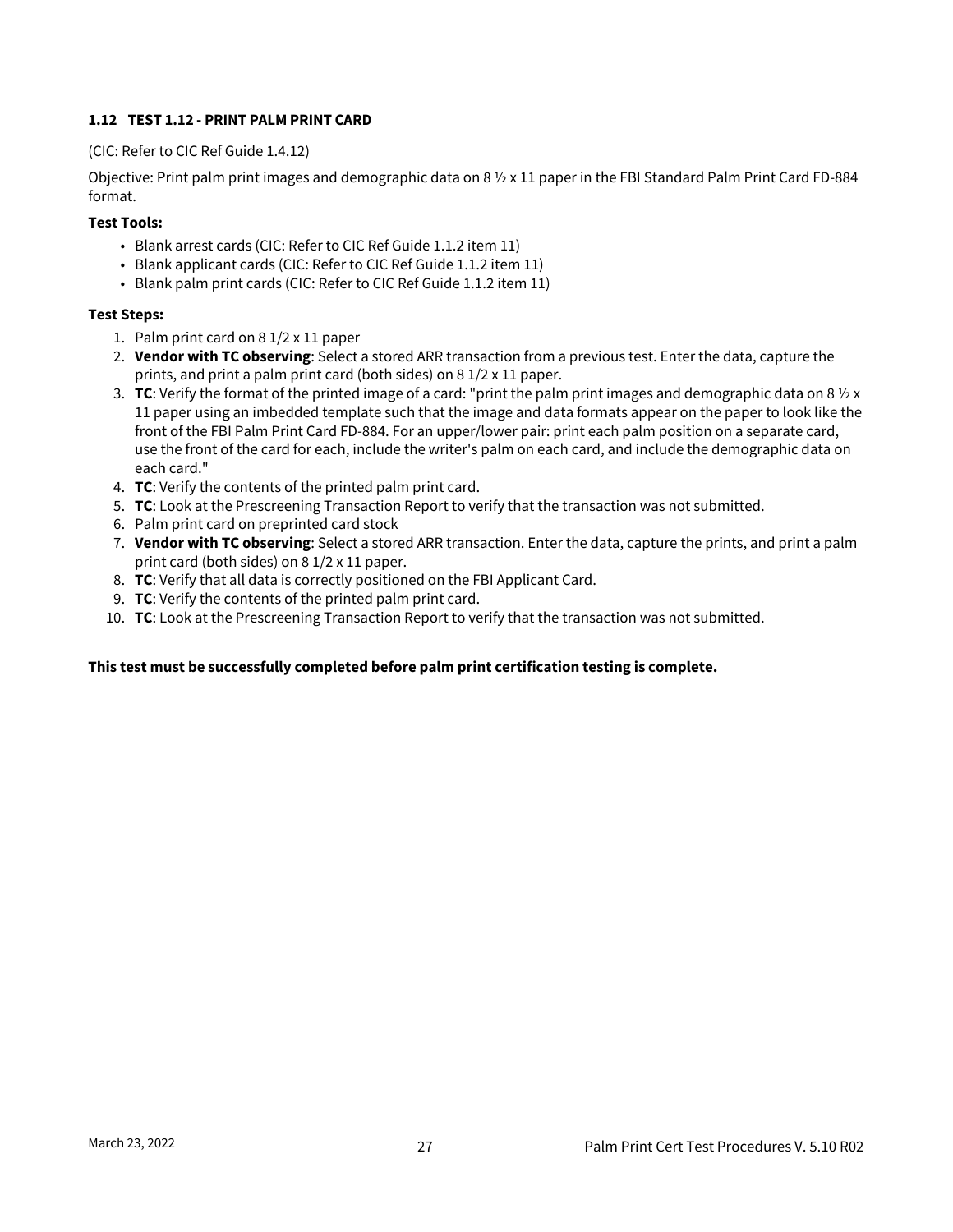#### <span id="page-29-0"></span>**1.13 RESET CONFIGURATIONS WHEN PHASE 1 TESTS AT CIC ARE CONCLUDED**

The following can be done after the vendor departs:

- CIC notifies MSHC Support that the tests are concluded.
- MCHS Support resets configurations. (CIC: Refer to CIC Ref Guide 1.4.13)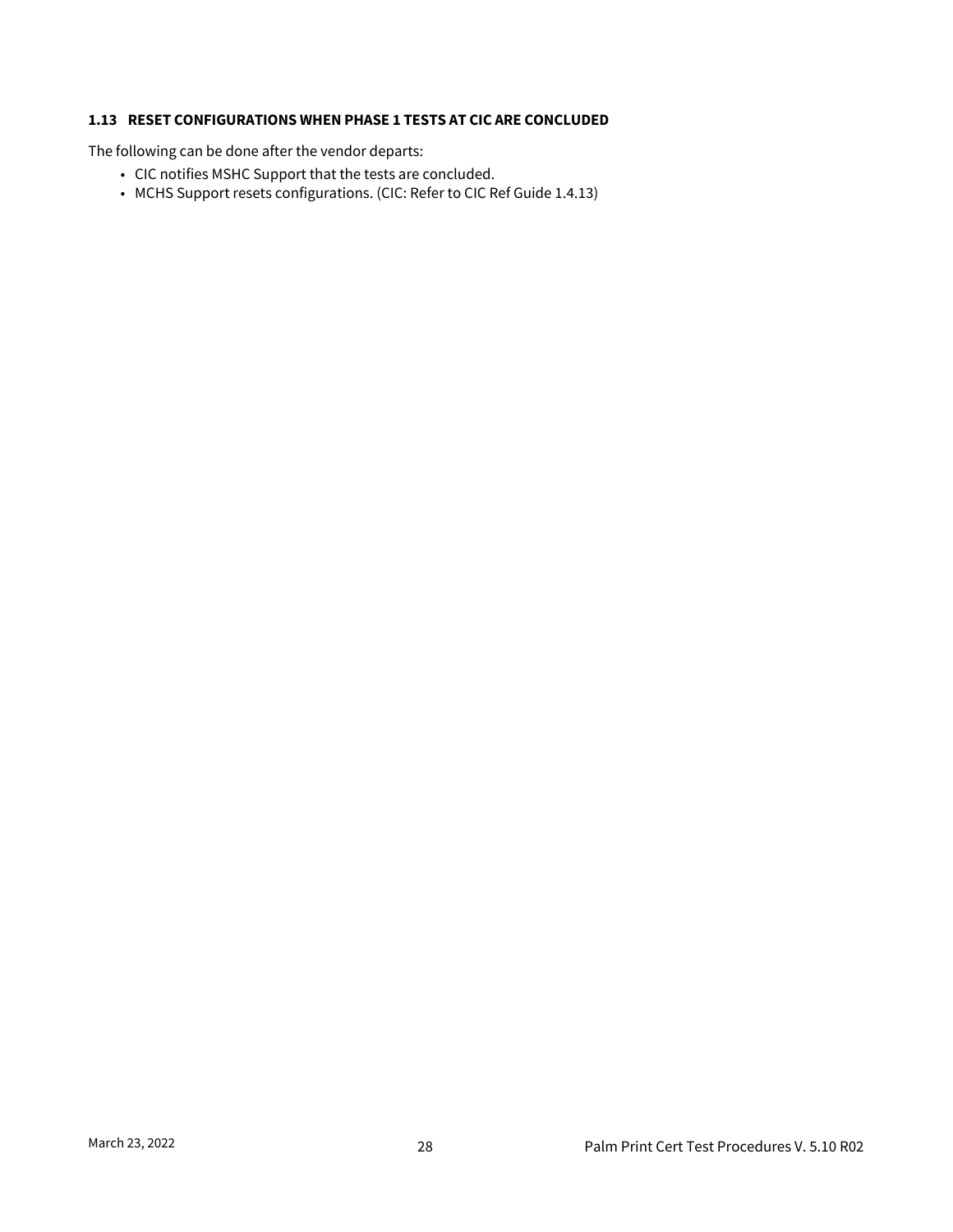#### <span id="page-30-0"></span>**1.14 WHEN THE VENDOR'S PALM PRINT CAPABILITY HAS BEEN CERTIFIED**

A certification decision will be made a few days after the Phase 1 Certification tests are completed. If the certification is given to the vendor, the CIC reviews the requirements for Phases 2 through 3 of the Palm Print Scanner Certification process with the vendor:

- Phase 2 requirements for vendor's first installation of their palm print capability. This includes the portion of the evaluation where FBI responses to the palm prints are evaluated.
- Phase 3 requirements for the vendor's subsequent palm print installations at additional sites.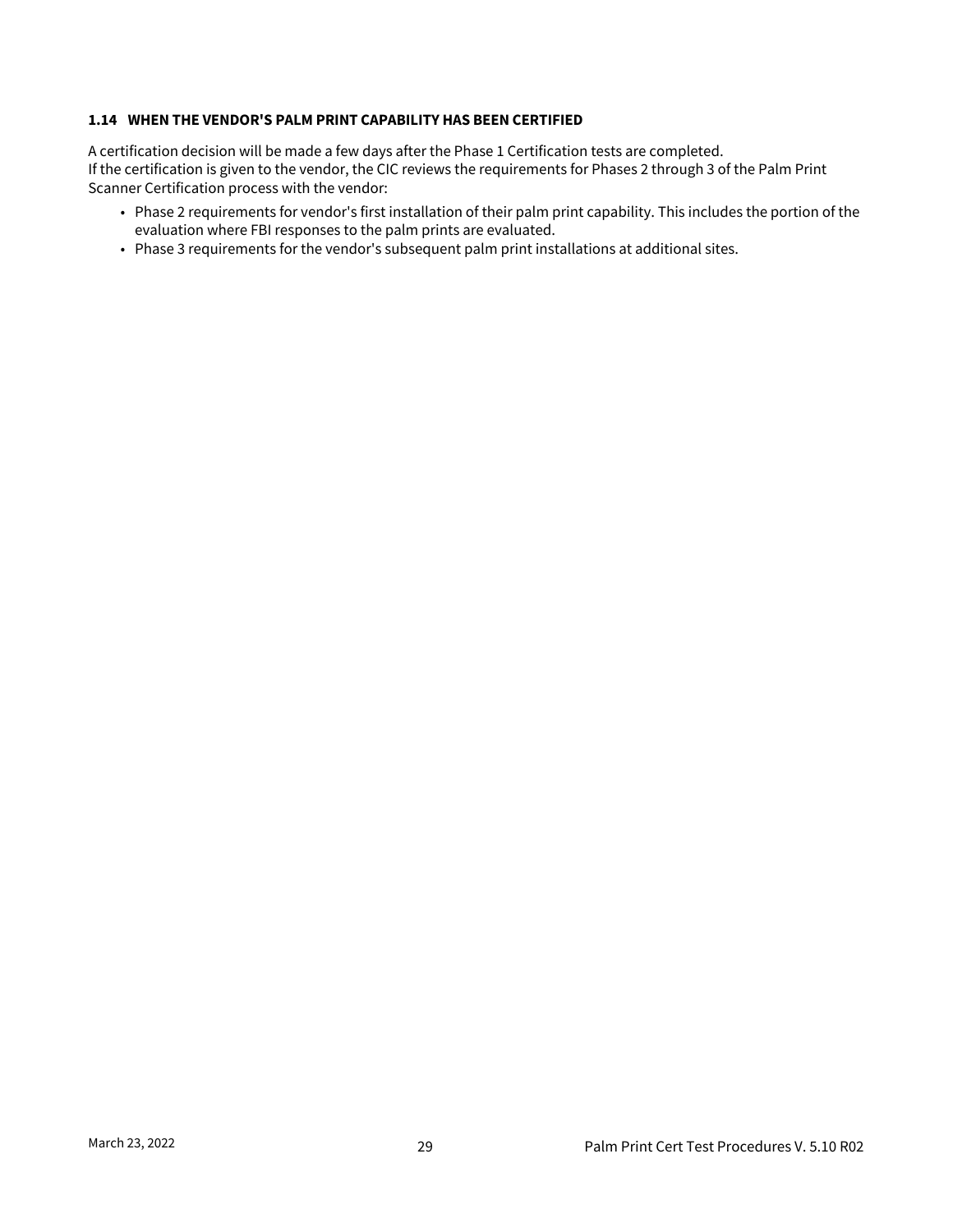# <span id="page-31-0"></span>**2.0 PHASE 2 OF PALM PRINT CERTIFICATION\_ SUBMIT SELECTED LIVE TRANSACTIONS AT LOCAL AGENCY**

This phase:

- Evaluates the completeness of Type 15 records and assesses the quality of palm prints when entered by local agency personnel.
- Provides the FBI's assessment of the palm prints.

The operator training described in Phase 3 must be completed before commencing Phase 2. The quality of palm prints will be assessed during this test so operators should be proficient in capturing palm prints and specifying partial amputations and unprintable palm positions ('XX' and 'UP' indicators).

MCHS ICD requirements for a Type 15 record are designed to be consistent with FBI requirements. However, the FBI may have additional validations and they also have a process to assess whether the palm print images are suitable for enrollment in the National Palm Print System. No transactions were sent to the FBI in Phase 1. The feedback from the FBI is provided in this phase.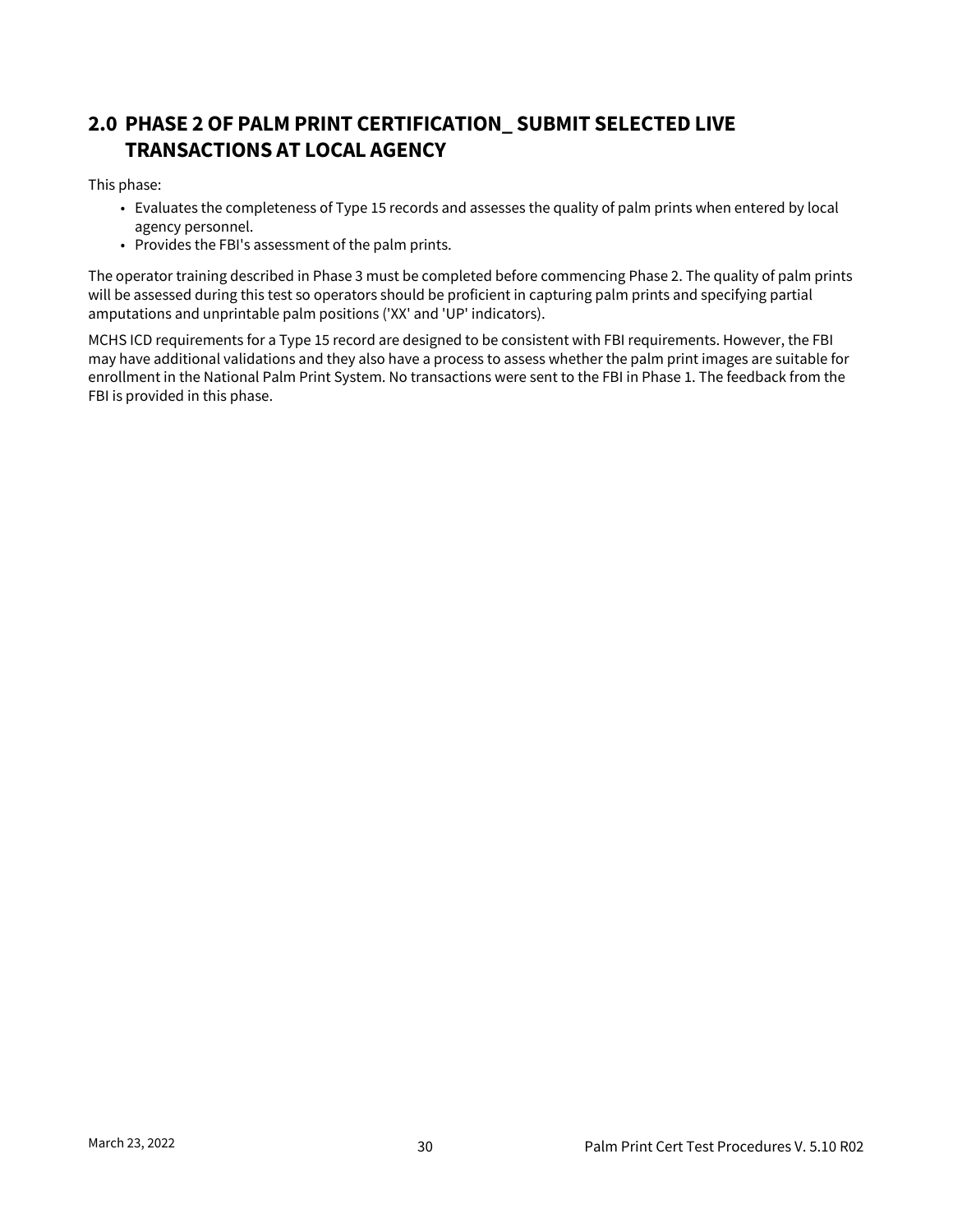#### <span id="page-32-0"></span>**2.1 PHASE 2 CERTIFICATION - LIVESCAN AT LOCAL AGENCY**

In order for a local agency or the CIC to submit palm prints at a location the vendor must complete the following:

- Before conducting Phase 2 Palm Print Certification Training: Conduct training to capture palm prints including specifying partial amputations and unprintable palm positions
- **Law Enforcement agencies**: Conduct the following tests for arrest transactions
- **MDOC**: Conduct the following tests for DOC transactions
- **Sheriff's Offices only**: Conduct these tests for APP for Sex Offender Registration transactions

The vendor may elect to arrange conduct of the Phase 2 tests during the same period of time when they install the palm print capability and conduct palm print training.

#### **To Schedule Phase 2 Certification Testing**

- 1. Vendor contacts the CIC to coordinate Phase 2 testing. Vendor provides the following information:
	- Livescan id
	- Arrest agency ORI
	- <sup>o</sup> Suggested dates/times to conduct these tests
- 2. **CIC**: Sends the current version of the Livescan Instruction Manual and the Tenprint Transaction Reject Notice and Warning Notice Error Messages document to the local agency.
- 3. **CIC**: Establishes date/time of test and notifies all participants.

#### **Phase 2 Certification Tests**

(CIC: Refer to CIC Ref Guide 2.1, 2.2 and 1.5.1)

- 1. **CIC**: Before the local agency submits the first live transaction with palm prints, the CIC verifies that the configuration files are properly set for evaluation tests Phase 2.
- 2. When all parties are ready to commence this phase, <u>local agency livescan operator</u> captures fingerprints and palm prints and enters biographic and arrest data.
- 3. After submitting a live ARR transaction, vendor and/or local agency contacts the CIC test conductor and provides identification information (name and TCN).
- 4. **Vendor and/or local agency** look for a Reject Notice. There should not be a reject notice.
- 5. **Vendor and/or local agency** look for a Warning Notice. A Warning Notice will only be sent if issues with one or more Type 15 records are detected. There should not be a Warning Notice. (If no errors are detected, MCHS will send a MS rap sheet.).
- 6. **CIC**: Reviews the Prescreening Transaction Report.
- 7. **CIC**: Reviews the FBI result in the Workflow Report. Contacts the vendor and/or the local agency when problems are detected by the FBI.
- 8. **CIC**: Contacts the vendor and/or the local agency when problems are detected. If the transaction was rejected or there are warning messages for Type 15 records, determine the type of problem.
	- If it is an operator error, consider what training might be required.
	- If it is a data entry error that should have been caught by vendor software, the vendor will need to correct their software or configuration.
- 9. **CIC**: Indicates when another live transaction with palm prints can be submitted.
- 10. Repeat steps 3 through 10 until the CIC indicates that the session is concluded.

NOTE: The local agency can continue to submit live ARR transactions, but without palm prints, while the CIC completes steps 9 through 10.

#### **The vendor and CIC repeat Phase 2 certification at each agency where a palm print scanner will be installed.**

#### <span id="page-32-1"></span>**2.2 PHASE 2 CERTIFICATION - CARDSCAN AT CIC**

In order for a local agency or the CIC to submit palm prints at a location the vendor must complete the following: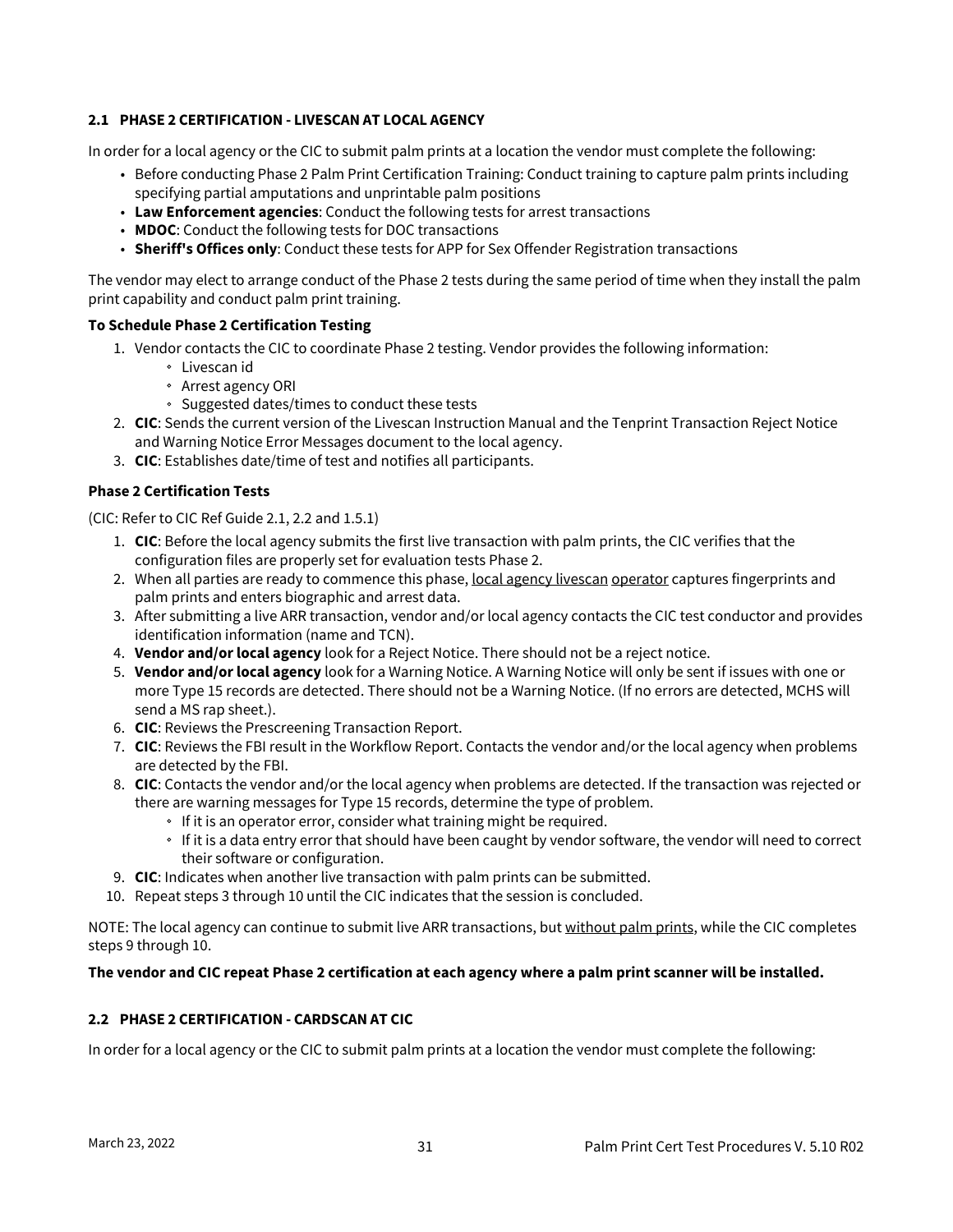• Before conducting Phase 2 Palm Print Certification Training: Conduct training to capture palm prints including specifying partial amputations and unprintable palm positions

The vendor may elect to arrange conduct of the Phase 2 tests during the same period of time when they install the palm print capability and conduct palm print training.

#### **To Schedule Phase 2 Certification Testing**

- 1. **Vendor** contacts the CIC to coordinate Phase 2 testing. Vendor provides the following information: <sup>o</sup> Suggested dates/times to conduct these tests
- 2. **CIC**: Ensures that cardscan operators have the current version of the CIC's Cardscan Instruction Manual and the Tenprint Transaction Reject Notice and Warning Notice Error Messages document.
- 3. **CIC**: Establishes date/time of test and notifies all participants.

#### **Phase 2 Certification Tests**

(CIC: Refer to CIC Ref Guide 2.1, 2.2 and 1.5.1)

- 1. **CIC:** Before the local agency submits the first live transaction with palm prints, the CIC verifies that the configuration files are properly set for evaluation tests Phase 2.
- 2. When all parties are ready to commence this phase, <u>cardscan operator</u> scans fingerprints and palm prints and enters biographic and arrest data.
- 3. After submitting a live ARR transaction, vendor and/or CIC operator contacts the CIC test conductor and provides identification information (name and TCN).
- 4. **Vendor and CIC operator**: Look for a Reject Notice. There should not be a reject notice.
- 5. **Vendor and CIC operator**: Look for a Warning Notice. A Warning Notice will only be sent if issues with one or more Type 15 records are detected. There should not be a Warning Notice. (If no errors are detected, MCHS will send a MS rap sheet.).
- 6. **CIC**: Reviews the Prescreening Transaction Report.
- 7. **CIC**: Reviews the FBI result in the Workflow Report. Contacts the vendor when problems are detected by the FBI.
- 8. **CIC**: Contacts the vendor when problems are detected. If the transaction was rejected or there are warning messages for Type 15 records, determine the type of problem.
	- If it is an operator error, consider what training might be required.
	- If it is a data entry error that should have been caught by vendor software, the vendor will need to correct their software or configuration.
- 9. **CIC**: Indicates when another live transaction with palm prints can be submitted.
- 10. Repeat steps 3 through 10 until the CIC indicates that the session is concluded.

NOTE: The local agency can continue to submit live ARR transactions, but without palm prints, while the CIC completes steps 9 through 10.

#### **The vendor and the CIC repeat Phase 2 certification at each agency where a palm print scanner will be installed.**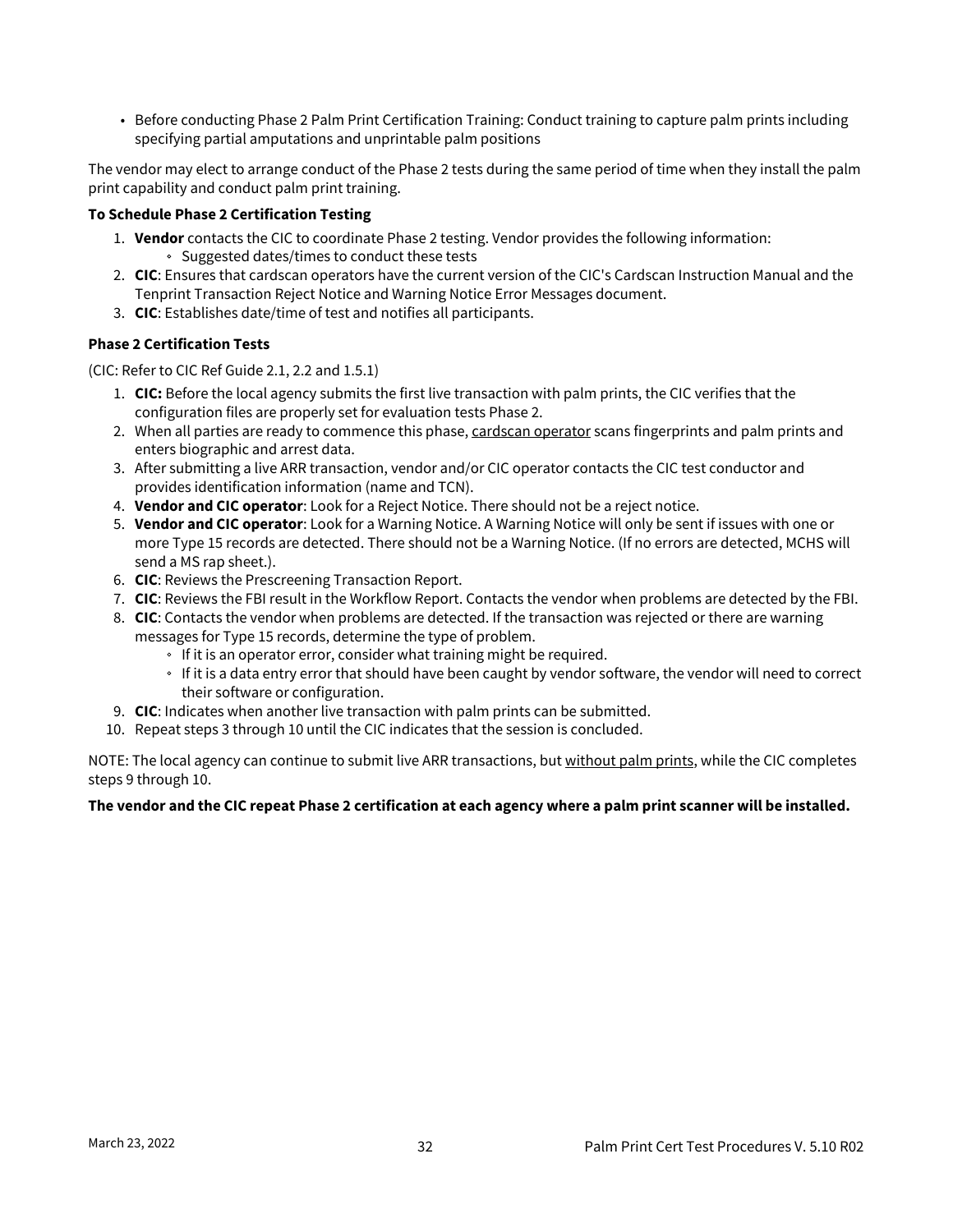# <span id="page-34-0"></span>**3.0 APPENDIX A TYPE 2 DATA FOR PHASE 1 CERTIFICATION TEST TRANSACTIONS**

| <b>Type 1 or 2 Field</b>               | Value                                                                                                                                                                                 |
|----------------------------------------|---------------------------------------------------------------------------------------------------------------------------------------------------------------------------------------|
| 1.07 Print Agency ORI                  | Cardscan: MSZZEVAL1<br>This field is user entered ONLY IF the certification is for a<br>cardscan.<br>Livescan: NOT user entered. Hardcoded value assigned to test<br>livescan by CIC. |
| 2.009 Originating Agency Case # (OACN) | **** Enter value specified in each individual test****                                                                                                                                |
| 2.016 Social Security #                | 123456789                                                                                                                                                                             |
| 2.018 Name                             |                                                                                                                                                                                       |
| Last Name                              | Z-TESTPRINTS <always last="" name="" this="" use=""></always>                                                                                                                         |
| <b>First Name</b>                      | HAROLD <change as="" each="" in="" indicated="" transaction=""></change>                                                                                                              |
| Middle Name                            | <b>POTTER</b>                                                                                                                                                                         |
| Name Suffix                            |                                                                                                                                                                                       |
| 2.020 Place of Birth                   | YY                                                                                                                                                                                    |
| 2.022 Date of Birth *                  | 19000101                                                                                                                                                                              |
| 2.024 Sex/Gender                       | Male                                                                                                                                                                                  |
| 2.025 Race                             | White                                                                                                                                                                                 |
| 2.027 Height                           | 507                                                                                                                                                                                   |
| 2.029 Weight                           | 130                                                                                                                                                                                   |
| 2.031 Eye Color                        | Hazel                                                                                                                                                                                 |
| 2.032 Hair Color*                      | ZZDoNotUse                                                                                                                                                                            |
| 2.035 Palm Prints Available            | No                                                                                                                                                                                    |
| l2.036 Photo Available                 | No                                                                                                                                                                                    |
| 2.038 Date Printed                     | Cardscan: 20170715<br>This field is user entered ONLY IF the certification is for a<br>cardscan.<br>Livescan: NOT user entered.                                                       |
| 2.045 Date of Arrest                   | 20170715                                                                                                                                                                              |
| 2.084 Amputated or Bandaged            | As indicated in individual tests in Test Sets 4A and 4B                                                                                                                               |

Use the following values unless a test explicitly indicates a different value.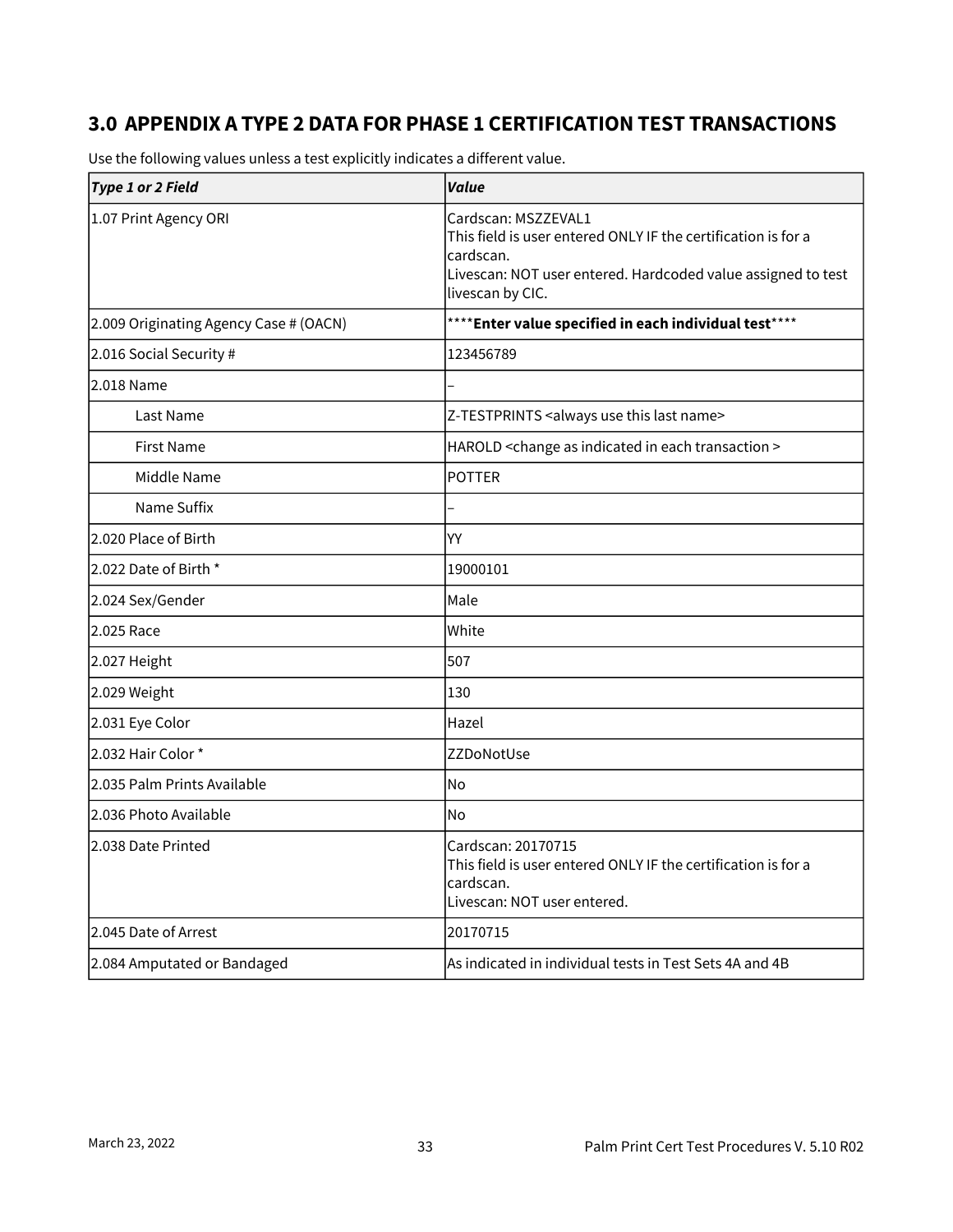| <b>Type 1 or 2 Field</b>     | Value                                                                                                                                                                                                                                                           |
|------------------------------|-----------------------------------------------------------------------------------------------------------------------------------------------------------------------------------------------------------------------------------------------------------------|
| 2.701 Arrest Tracking Number | Cardscan Iceval1, cceval1: next ATN in list below this table<br>Enter THIS ATN, do NOT enter the ATN on test tenprint card<br>Livescan Iseval1: Assigned by livescan from downloaded ATN<br>Block.<br>Livescan: Assigned by livescan from downloaded ATN Block. |
| 2.702 Arrest Agency ORI      | <from agency="" edit="" enforce="" table=""></from>                                                                                                                                                                                                             |
| 2.704 Arrest Type            | Adult                                                                                                                                                                                                                                                           |
| 2.705 Arrest Charge Set      |                                                                                                                                                                                                                                                                 |
| Citation                     | 49-7-83                                                                                                                                                                                                                                                         |
| # Counts                     |                                                                                                                                                                                                                                                                 |
| Date of Offense              | 20170710                                                                                                                                                                                                                                                        |
| Action                       | Arrest Charge                                                                                                                                                                                                                                                   |

The DOB, SSN, and Hair Color values are valid according to the ICD but are invalid in MCHS and are used in test transactions to guarantee that the transaction will be rejected. Ignore error messages 701 regarding hair color "ZZDoNotUse", 503 regarding DOB "19000101", and 511 for SSN "123456789".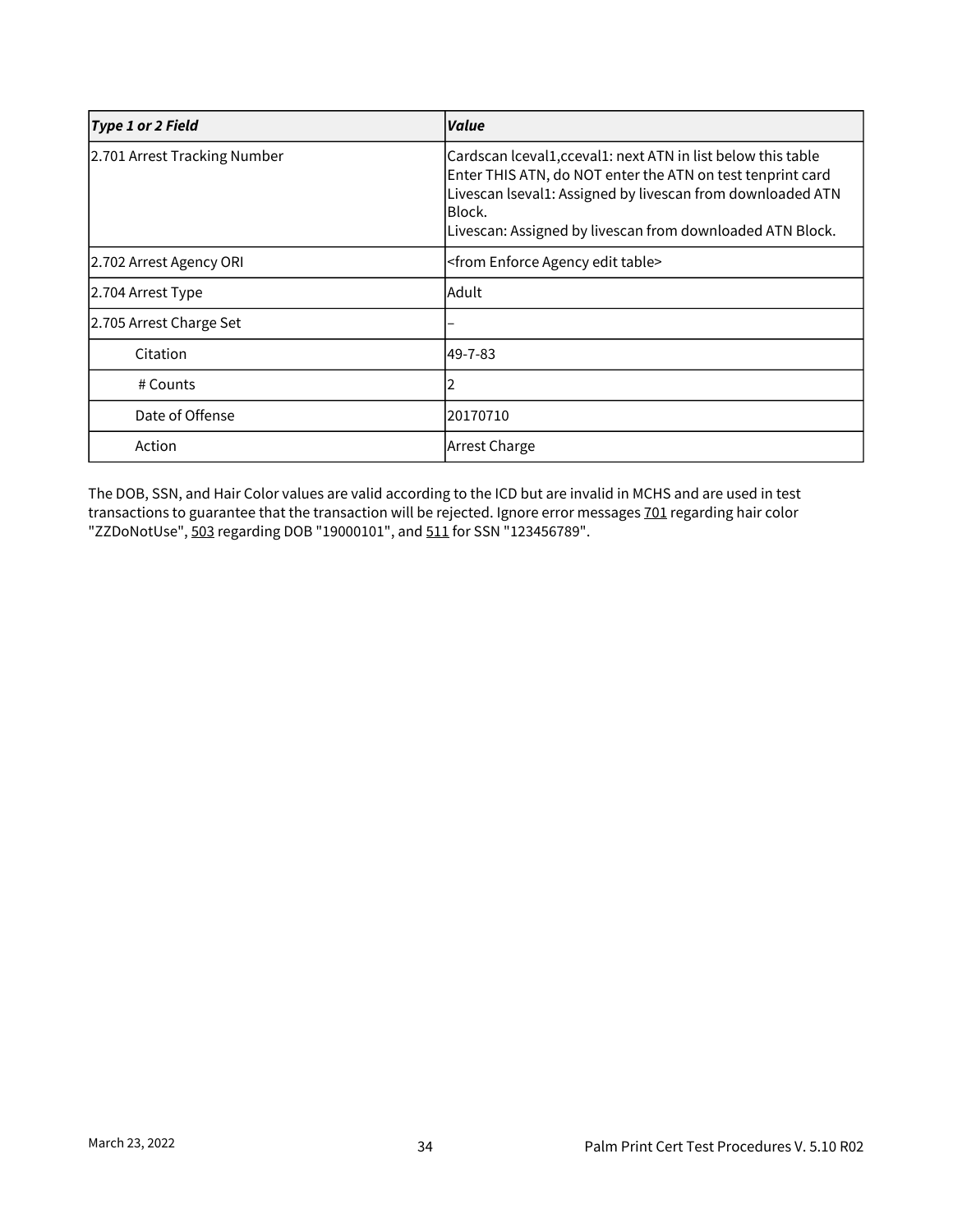#### **ATNs for lceval1 and cceval1:**

For lceval1 and cceval1, use the following ten character ATNs:

| 5000000005 | 5000000013 | 5000000021 | 500000003X |
|------------|------------|------------|------------|
| 5000000048 | 5000000056 | 5000000064 | 5000000072 |
| 5000000080 | 5000000099 | 5000000102 | 5000000110 |
| 5000000129 | 5000000137 | 5000000145 | 5000000153 |
| 5000000161 | 500000017X | 5000000188 | 5000000196 |
| 500000020X |            |            |            |
|            |            |            |            |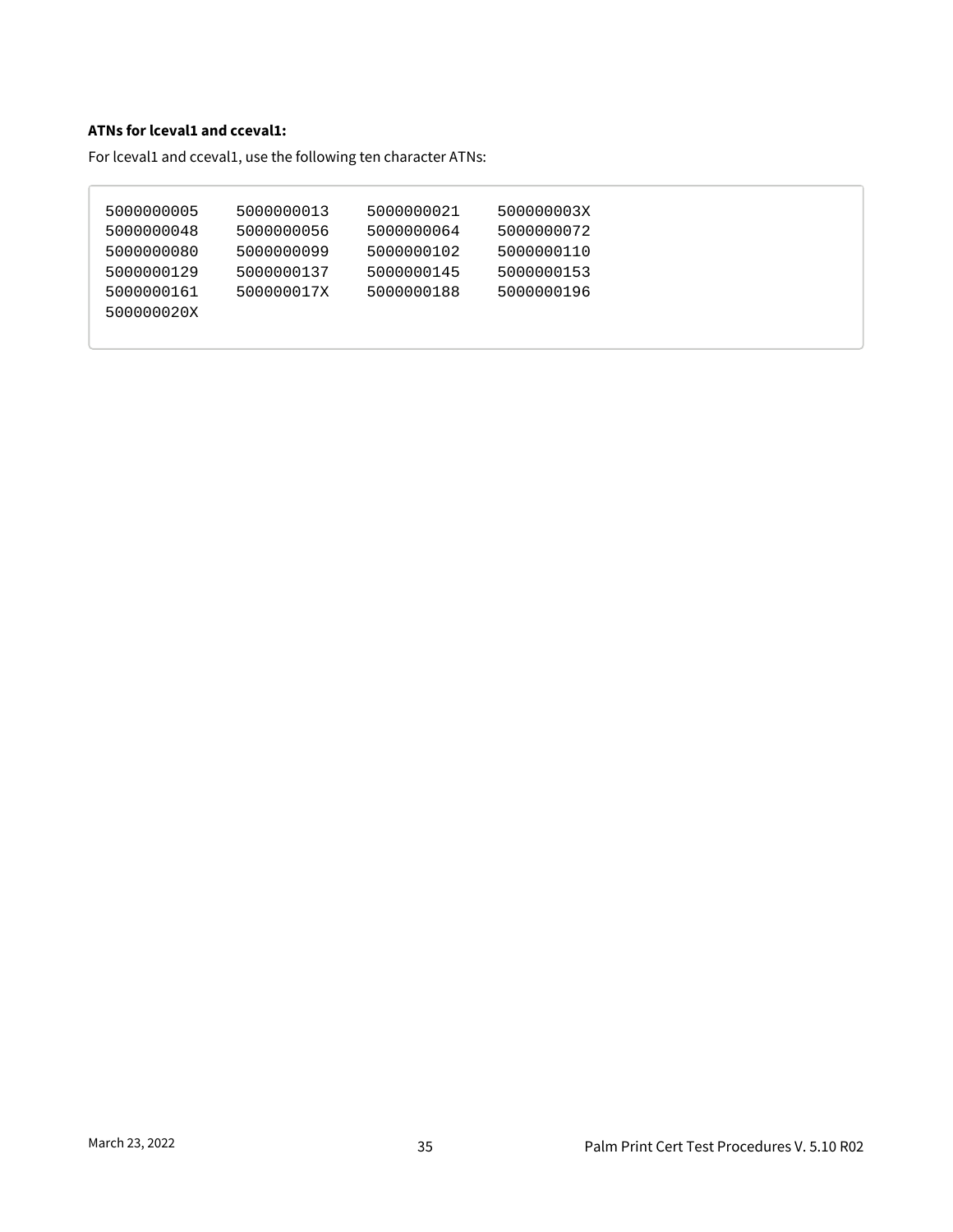### <span id="page-37-0"></span>**4.0 APPENDIX B PALM CAPTURE DIAGRAMS FROM THE FBI**

[The content of this appendix is extracted from the FBI's "A Practical Guide for Palm Print Capture". See](https://www.fbibiospecs.cjis.gov/PalmPrint) https:// www.fbibiospecs.cjis.gov/PalmPrint for additional guidance.

#### *Parts of the Palm*

The entire area of the full palm (See Figure 1) is defined as that area extending from the top of the *wrist bracelet* to the tips of the fingers and can be represented as one or two scanned images. If two images are used to represent the full palm, the lower image shall extend from the top of the *wrist bracelet* to the top of the *interdigital* area (*proximal* finger joint) and shall include the *thenar* and *hypothenar* areas of the palm. The upper image shall extend from the bottom of the *interdigital* area to the upper tips of the fingers. This provides an adequate amount of overlap between the two images to facilitate subject verification. By matching the ridge structure and details contained in the common *interdigital* area, an examiner can confidently state that both images came from the same palm. The inclusion of the finger impressions, particularly the distal segments, allows the palm print to be verified against a tenprint record for confirmation of identity.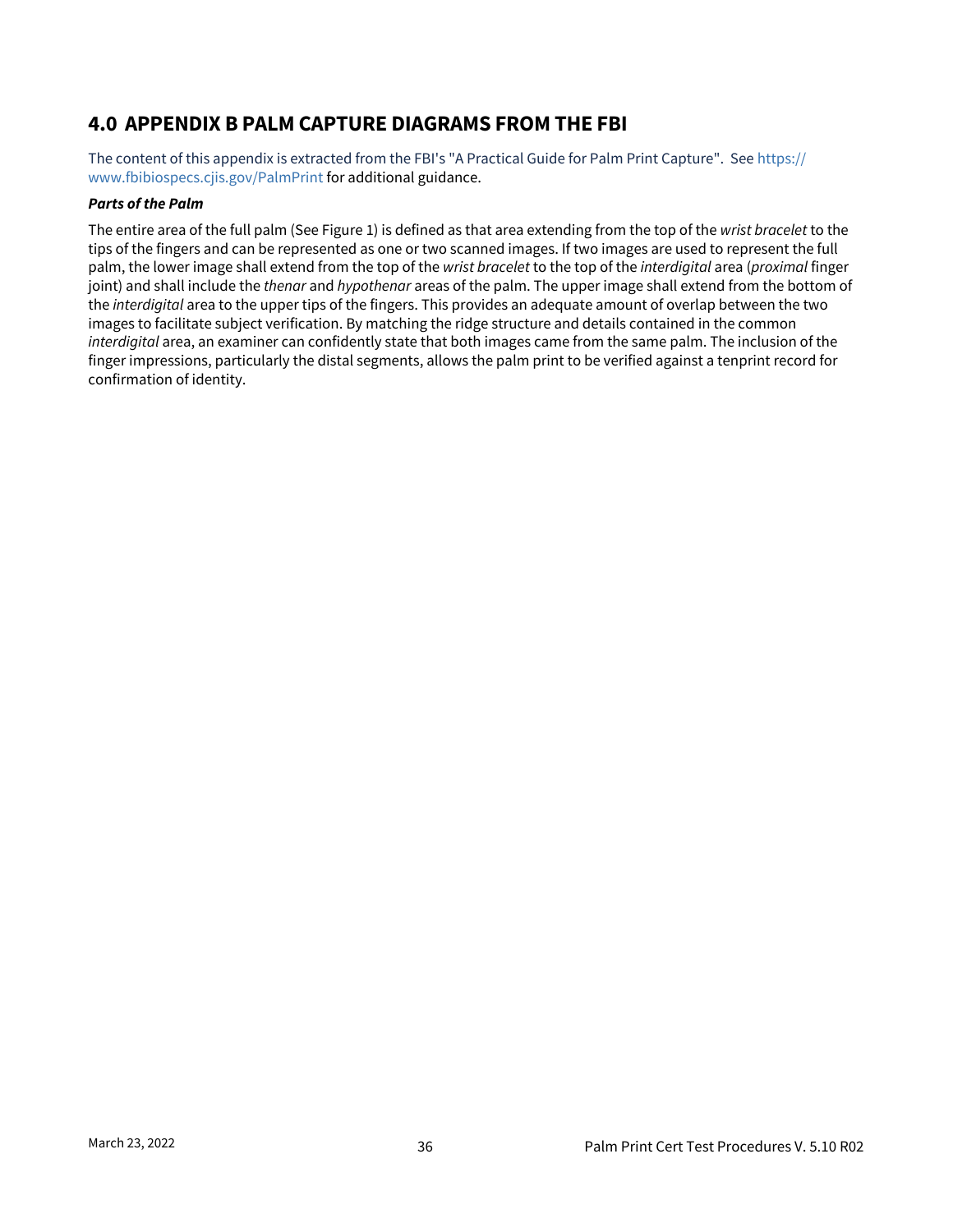

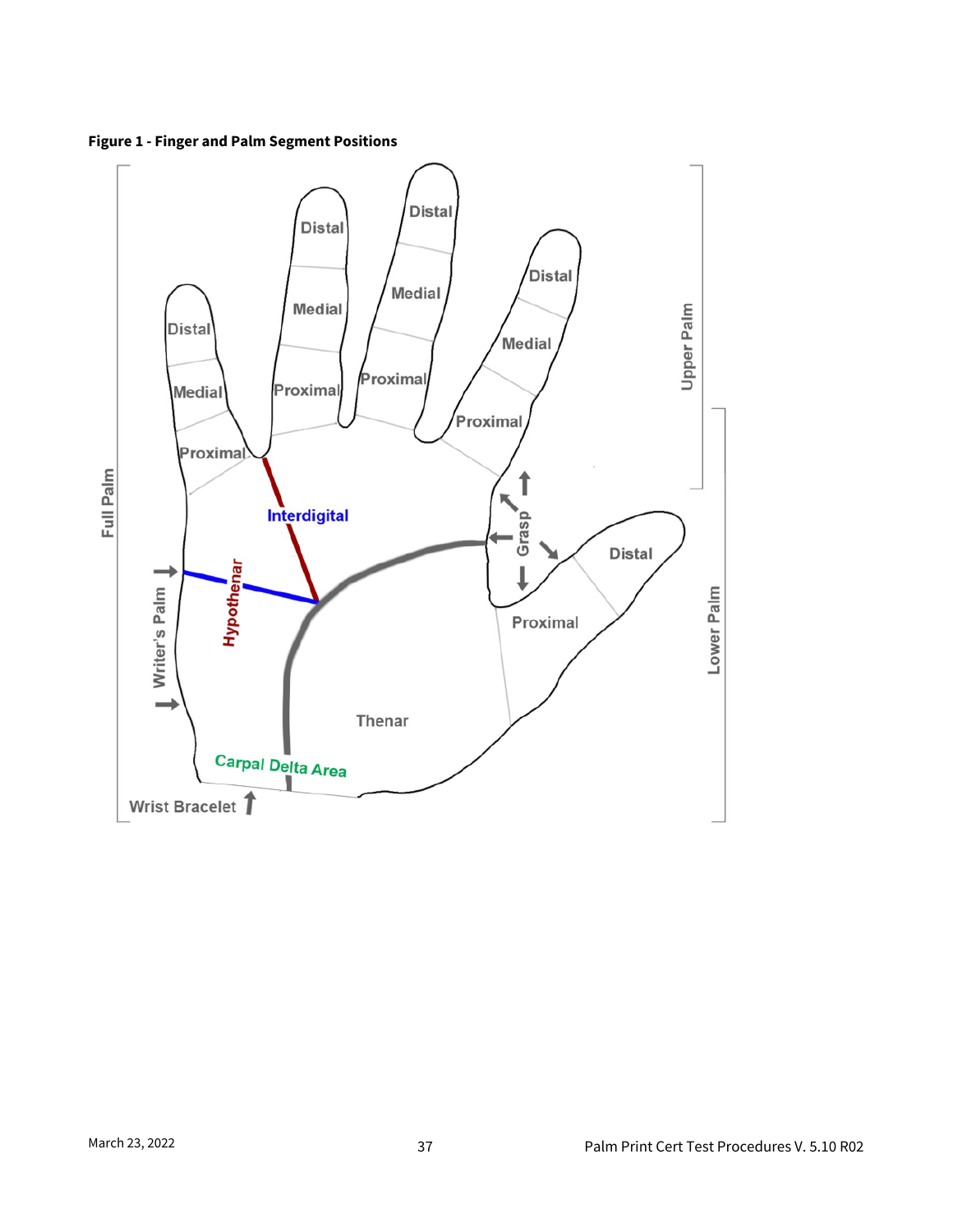#### **Full Palm Capture - 4 Image Capture**



**Upper/Lower Palm Capture - 6 Image Capture**